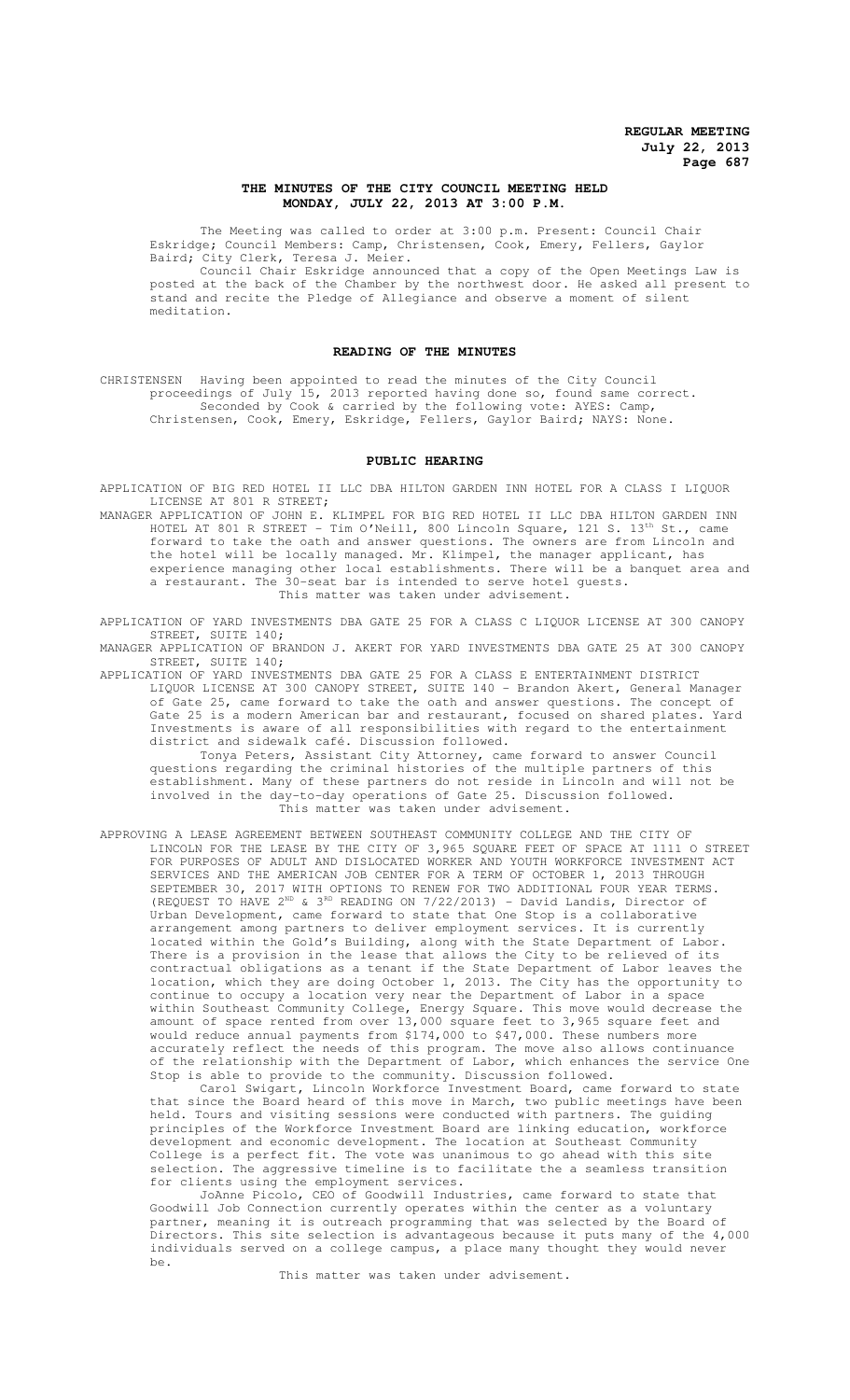ANNEXATION 13002 – AMENDING THE LINCOLN CORPORATE LIMITS MAP BY ANNEXING APPROXIMATELY 24 ACRES GENERALLY LOCATED NORTHEAST OF SOUTH 27TH STREET AND ROKEBY ROAD. (RELATED ITEMS: 13-79, 13-80);

- CHANGE OF ZONE 13011 APPLICATION OF LINCOLN FEDERAL BANCORP, INC. FOR A CHANGE OF ZONE FROM AG AGRICULTURE DISTRICT TO R-3 RESIDENTIAL DISTRICT ON PROPERTY GENERALLY LOCATED NORTHEAST OF SOUTH 27TH STREET AND ROKEBY ROAD. (RELATED ITEMS: 13-79, 13-80) - Pam Dingman, Engineering Design Consultants, 1021 D St., came forward on behalf of the applicant to state that this annexation is for the continuation of Wilderness Hills. All of the lots plotted will be in conformance with the previously approved preliminary plat. This matter was taken under advisement.
- TEXT AMENDMENT 13007 AMENDING TITLE 27 OF THE LINCOLN MUNICIPAL CODE TO DEFINE AND REGULATE THE USE OF OUTLOTS BY AMENDING SECTION 27.02.160 TO ADD THE DEFINITION OF "OUTLOT"; AMENDING SECTION 27.69.030 TO PROVIDE SIGNS MAY BE ERECTED AND MAINTAINED ON AN OUTLOT; AND ADDING A NEW SECTION 27.70.070 TO ESTABLISH PERMITTED USES FOR AN OUTLOT. (RELATED ITEMS: 13-81, 13-82);
- TEXT AMENDMENT 13009 AMENDING CHAPTER 26.07 OF THE LINCOLN MUNICIPAL CODE (LAND SUBDIVISION DEFINITIONS) BY AMENDING SECTION 26.07.135 TO REVISE THE DEFINITION OF "OUTLOT". (RELATED ITEMS: 13-81, 13-82) - Marvin Krout, Director of Planning, came forward to state that this item will add the definition for "outlot" to the Zoning Ordinance. An outlot is traditionally used to designate land generally used for open or recreational space as part of an overall development or subdivision. One type of outlot reserves land for future development. The other type is held for permanent open space and is likely to have buildings or subdivision signs included. An issue emerged recently within County jurisdiction in which the unclear definition of "outlot" caused confusion as to whether or not outbuildings were allowed. This will clear up any potential future confusion. Discussion followed. This matter was taken under advisement.
- APPROVING AMENDMENT NO. 1 TO THE WILDERNESS HEIGHTS CONDITIONAL ANNEXATION AND ZONING AGREEMENT BETWEEN THE CITY AND LINCOLN FEDERAL BANCORP, RELATING TO THE ANNEXATION OF APPROXIMATELY 153 ACRES OF PROPERTY GENERALLY LOCATED ON THE EAST SIDE OF SOUTH 40TH STREET AND SOUTH OF YANKEE HILL ROAD TO DEFINE THE PHASE I COMMERCIAL AREA OF WILDERNESS HEIGHTS, AND TO CLARIFY THE REQUIREMENTS FOR THE TIMING AND CONSTRUCTION OF SITE RELATED IMPROVEMENTS TO YANKEE HILL ROAD, SOUTH 40TH STREET AND HOHENSEE, AND ARTERIAL STREET IMPROVEMENTS TO SOUTH 40TH STREET TO ACCOMMODATE DEVELOPMENT IN THE PHASE I AND PHASE II COMMERCIAL AREAS. (RELATED ITEMS: 13R-158, 13-83)(ACTION DATE: 7/29/13);
- CHANGE OF ZONE 07060A APPLICATION OF WEST DODGE PLACE TO AMEND THE WILDERNESS HEIGHTS PLANNED UNIT DEVELOPMENT TO ALLOW MOTORIZED VEHICLE SALES AND SERVICE, AND TO REZONE A PORTION OF THE PUD FROM B-2 PLANNED NEIGHBORHOOD BUSINESS DISTRICT PUD TO R-3 RESIDENTIAL, ON PROPERTY GENERALLY LOCATED AT THE SOUTHEAST CORNER OF SOUTH 40TH STREET AND YANKEE HILL ROAD. (RELATED ITEMS: 13R-158, 13- 83) - Tom Huston, 233 S.  $13<sup>th</sup>$  St., Ste. 1900, came forward on behalf of West Dodge Place, LLC, an affiliate of Performance Auto Group. The process before Council involves amending the existing Wilderness Heights PUD to allow motorized vehicle sales and services. West Dodge Place is seeking to construct a 40,000 square foot Lexus dealership, with two 10,000 square foot service buildings. The surrounding areas are not yet developed. Planning Commission voted in unanimous support of this application. Discussion followed.

Mickey Anderson, President of Performance Auto Group, was on hand to answer questions.

Mark Palmer, Project Engineer, Olsson Associates, was on hand to answer questions.

This matter was taken under advisement.

- AUTHORIZING THE EXECUTION AND DELIVERY OF AN AMENDED AND RESTATED FACILITIES AGREEMENT BETWEEN THE CITY OF LINCOLN, NEBRASKA AND THE WEST HAYMARKET JOINT PUBLIC AGENCY AND RELATED MATTERS - Rick Peo, Chief Assistant City Attorney, came forward to state that under the facilities agreement that was entered into in the past, the City was to act as the primary agent. That is not the way it worked out. The JPA Board wanted to be involved in the process and took adequate control of negotiations and contracts. This created an open, transparent and effective process. Prior to the creation of the Arena, the City elected to issue \$25 million in City bonds. It is now desirable to transfer the money over to the JPA to utilize for construction of the Arena project. In consideration of this transfer, the City will receive title to streets, roads, and utilities in West Haymarket, which have a \$25 million value. The funds can only be used for the Arena project. This has been reviewed by the Law Department and the Finance Department and both comfortable with the terms and conditions. This matter was taken under advisement.
- APPROVING THE AMENDED AND RESTATED BYLAWS OF THE NEBRASKA UTILITY CORPORATION (NUCORP) AND THE INTERLOCAL COOPERATION AGREEMENT IN ORDER TO IMPLEMENT THE FISCAL YEAR CHANGE OF NUCORP AND RELATED MATTERS - Mike Rogers, Gilmore & Bell, came forward to state that NUCORP provides heating, cooling and electrical services to the University of Nebraska, Lincoln. This resolution will change the fiscal year end of NUCORP to correspond with that of the Board of Regents for convenience and ease of operation between the two entities.

This matter was taken under advisement.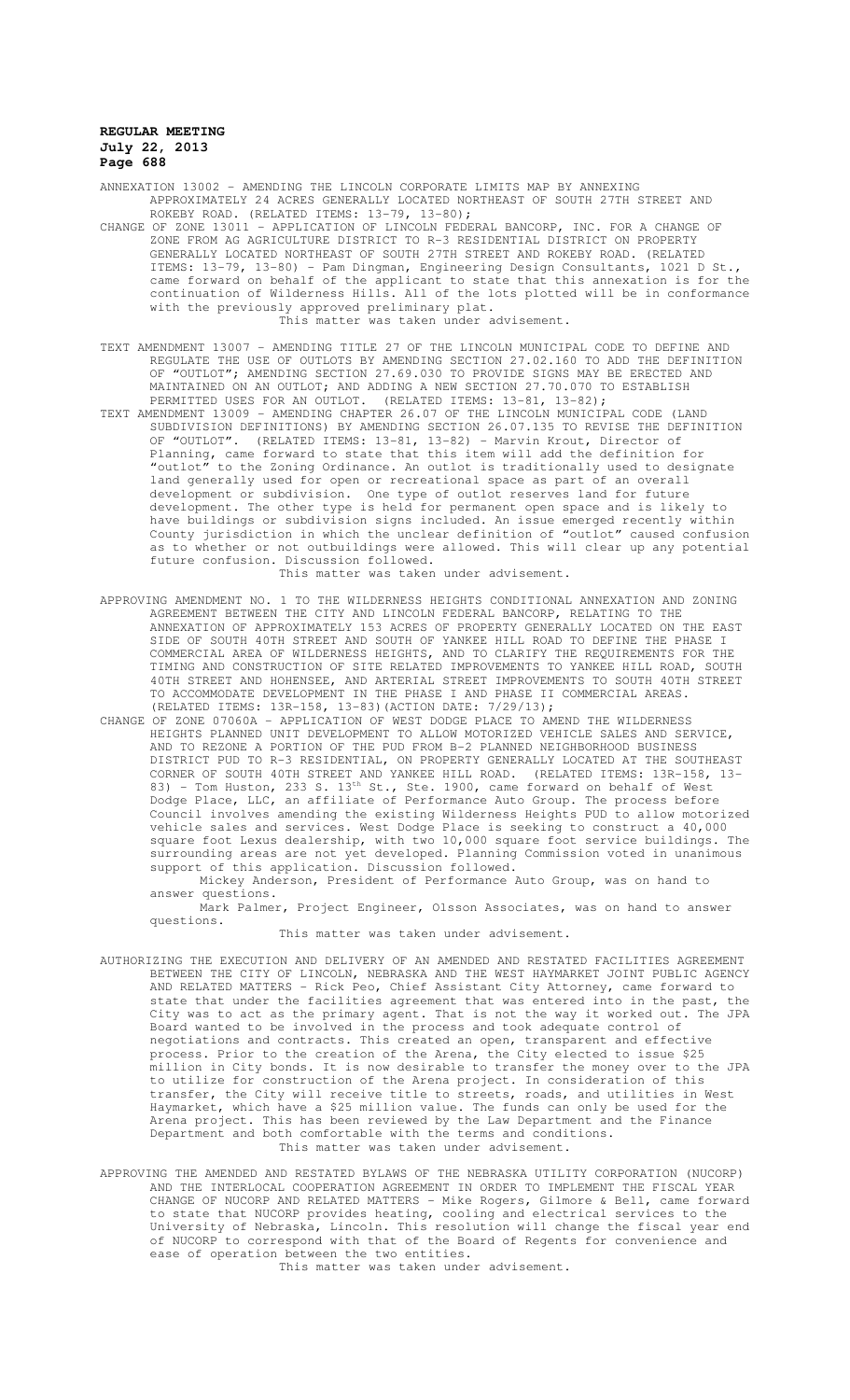APPROVING AND ADOPTING THE CHANGES IN THE RULES GOVERNING THE PUBLIC, EDUCATIONAL AND GOVERNMENTAL (PEG) ACCESS CHANNELS FOR LINCOLN, NEBRASKA, PROPOSED BY THE CABLE ADVISORY BOARD - Steve Huggenberger, Assistant City Attorney, came forward to state the Cable Advisory Board has an obligation to regularly review the access rules and make suggestions and changes. Most of the changes reflect changing technology and how the facilities are being used as a result. Some substantive changes include making Health and Wellness programming part of the objectives of education and government access, making educational access available to any school instead of only to non-profit schools, and allowing for information about Pinnacle Bank Arena events to be placed via text only informational messages. Discussion followed.

Anne Teget, Vice President of Government Relations for Time Warner Cable, came forward to state that mandatory hours of operation will change to better accommodate public access users and to provide more flexibility for staff. Changes in Chapter 3 now allow information about events connected with the Visitor's Bureau, Pershing Center, the Arena, or any other government owned facility to be broadcast. Time Warner Cable believes all content should remain non-commercial. Discussion followed.

Jamie Wentz, Programming Manager for Public Access, was on hand to answer questions.

Mr. Huggenberger returned to answer Council questions. Shelley Jaquez, 6700 S.  $59<sup>th</sup>$  St. Cir., came forward to request clarification about rules regarding information that schools may broadcast. This matter was taken under advisement.

- APPROVING A LPA PROGRAM AGREEMENT BETWEEN THE CITY OF LINCOLN AND THE NEBRASKA DEPT. OF ROADS FOR THE USE OF FEDERAL SURFACE TRANSPORTATION PROGRAM FUNDS FOR CONSTRUCTION AND CONSTRUCTION ENGINEERING OF THE REPAIR OF THE 27TH AND FAIRFIELD & WEST O STREET BRIDGES OVER SALT CREEK (STATE PROJECT NO. LCLC-5231(15), CN 13247) - Roger Figard, Public Works Department, came forward to state this is a routine agreement with NDOR to allow the City to follow the process that would secure Federal funds for use in the repair of these bridges. The City is trying to do more preventative maintenance. Discussion followed. This matter was taken under advisement.
- APPROVING THE ISSUANCE BY THE WEST HAYMARKET JOINT PUBLIC AGENCY OF NOT TO EXCEED \$10,000,000 OF ITS REVENUE PROMISSORY NOTES AND RELATED MATTERS - Steve Hubka, Director of Finance, came forward to state the City had a line of credit that allowed for promissory notes with US Bank in the amount \$40 million. Only \$2 million was used prior to the issuance of the JPA Bonds. This follow up action is important to ensure that the JPA has adequate cash flow prior to the issuance of the remaining \$55 million in long-term debt as the Arena nears completion. It will allow for that short-term borrowing with US Bank. The more detailed borrowing documents appear on the JPA Agenda for July 26. Additional goals are to make sure that the timing of long-term borrowing is not unduly rushed in any way and that the City has time to properly analyze private activity issues and whether to issue taxable or nontaxable bonds.

Mike Rogers, Gilmore & Bell, was on hand to answer questions. Scott Keene, Ameritas Investment Corp., was on hand to answer questions. This matter was taken under advisement.

APPROVING THE UNIT PRICE CONTRACT BETWEEN THE CITY OF LINCOLN AND OMAHA PNEUMATIC EQUIPMENT COMPANY FOR PARTS AND SERVICE FOR QUINCY AIR COMPRESSOR FOR STARTRAN, PURSUANT TO QUOTE NO. 4300, FOR A TWO YEAR TERM WITH THE OPTION TO RENEW FOR ONE ADDITIONAL TWO YEAR TERM - Suzanne Siemer, Assistant Purchasing Agent, was on hand to answer Council questions.

This matter was taken under advisement.

CREATING THE PINNACLE BANK ARENA ADVISORY COMMITTEE CONSISTING OF SEVEN VOLUNTEER APPOINTED MEMBERS(RELATED ITEMS: 13R-153, 13R-160);

REPEALING RESOLUTION NO. A-41236 ADOPTED JUNE 4, 1956, AS AMENDED BY RESOLUTION NO. A-65580, WHICH CREATED THE AUDITORIUM ADVISORY COMMITTEE. (RELATED ITEMS: 13R-153, 13R-160) - Steve Hubka, Director of Finance, came forward to state there is value in having a Citizen's Advisory Committee and it is a valuable thing to keep in place.

Tom Lorenz, General Manager of Pinnacle Bank Arena, came forward to state that there is great interaction with the Citizen's Board. They provide great feedback, look over financial information, and provide a good sense of how the community is feeling. Mr. Lorenz introduced several members of the Committee who were present. Discussion followed.

This matter was taken under advisement.

ACCEPTING THE REPORT OF NEW AND PENDING CLAIMS AGAINST THE CITY AND APPROVING DISPOSITION OF CLAIMS SET FORTH FOR THE PERIOD OF JUNE 16 - 30, 2013 - Rod Confer, City Attorney, came forward to answer Council questions regarding LES claims. Appeals of those claims would best be made at an LES Board meeting since LES has their own legal counsel who retains more detailed records about those cases.

This matter was taken under advisement.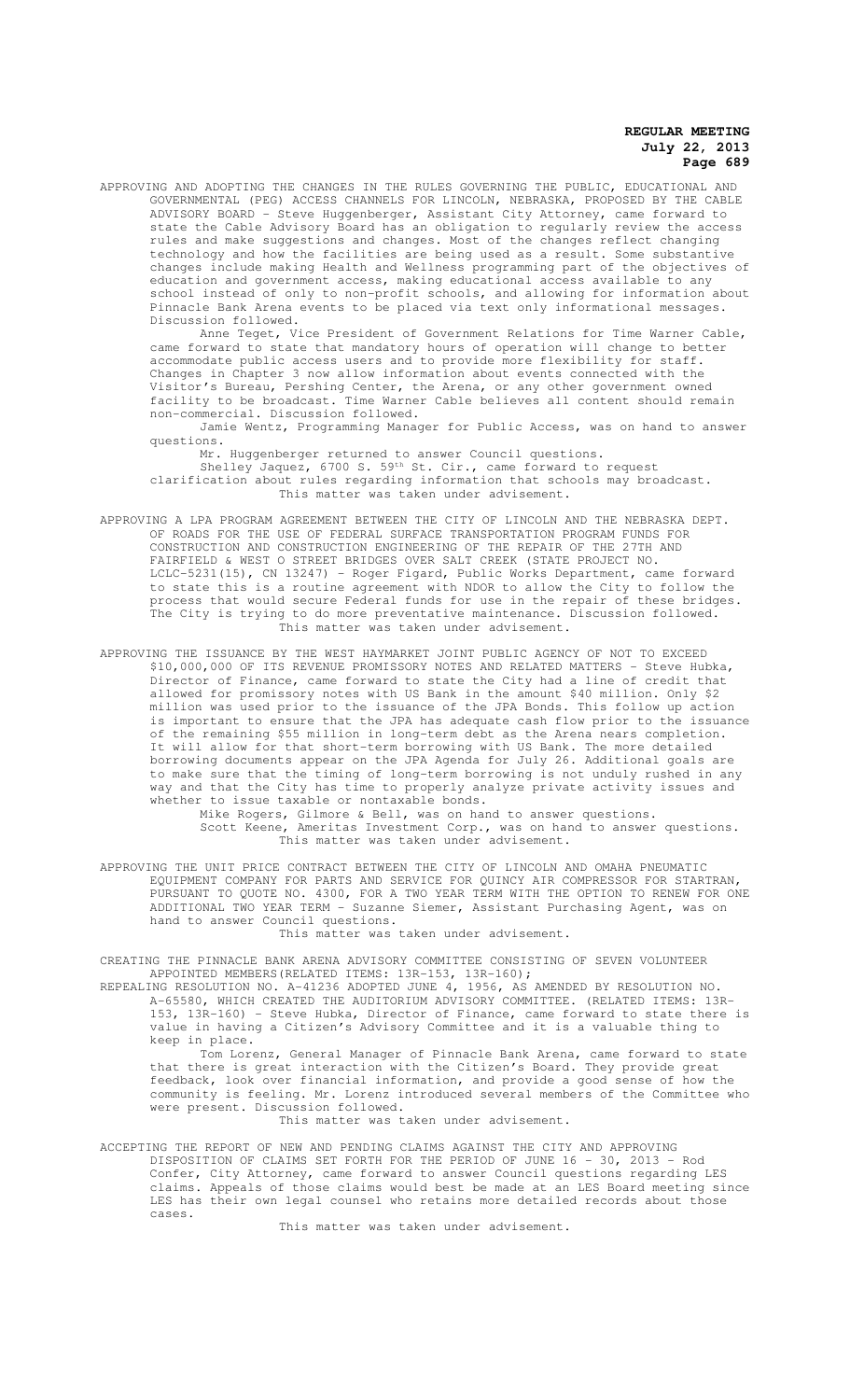USE PERMIT 152A – APPLICATION OF VERMAAS LAND CO., LLC TO AMEND THE EXISTING USE PERMIT TO ALLOW A REDUCTION IN THE FRONT YARD SETBACK ALONG HIGHWAY 2 FOR ADDITIONAL PARKING, ON PROPERTY GENERALLY LOCATED AT SOUTH 13TH STREET AND HIGHWAY 2 - Mike Eckert, Civil Design Group, came forward on behalf of Vermaas Land Co. This property is near the Post Office on 13<sup>th</sup> Street. The parking on this site is being reconfigured to allow for more square footage. It includes a waiver of setback and requires Council approval. Discussion followed. This matter was taken under advisement.

SPECIAL PERMIT 13022 – APPEAL OF SCOTT A. TOOL FROM THE PLANNING COMMISSION'S CONDITIONAL APPROVAL TO DEVELOP JOSHUA'S GLEN COMMUNITY UNIT PLAN FOR 90 LOTS WITH A MAXIMUM ALLOWED DENSITY OF 156 DWELLING UNITS, TOGETHER WITH A REQUEST TO WAIVE/MODIFY THE LAND SUBDIVISION AND ZONING CODE REQUIREMENTS TO (1) ADJUST THE MINIMUM AVERAGE LOT WIDTH; (2) ADJUST MINIMUM LOT AREA; AND (3) ADJUST THE FRONT AND REAR SETBACKS, ON PROPERTY GENERALLY LOCATED AT SOUTH 56TH STREET AND SHADOW PINES DRIVE - Mike Eckert, Civil Design Group, came forward to state this is the eighteenth iteration of this plan. There were many factors to consider, including the floodplain and Beal Slough, the railroad, future widening of 56<sup>th</sup> Street, existence or lack of future development in adjacent areas, and avoiding use of private roadways. The connectivity will eventually come to this area as it develops, and it is not uncommon for development to occur in advance of the connections. Discussion followed.

Rick Peo, Chief Assistant City Attorney, came forward to state that this procedure is called a appeal, but it is really a request for City Council to take final action on the application. The action of Planning is just a recommendation of approval at this stage.

Scott Tool, 5615 Shadow Pines Dr., came forward to ask Council to reject the approval of this development as it is currently platted because it will have a negative impact on quality of life and property values due to increased traffic flow. The Access Management Policy is easy to apply to a blank slate, but it seems in this case the City is following rules blindly without taking into consideration the specific challenges of the existing development. Arterial access should be provided to 56<sup>th</sup> Street. Discussion followed.

Roger Wells, 5825 Shadow Ln., came forward in opposition to this resolution. The road is not adequate for the amount of stacking of traffic. He has experienced 12 minute waits at the existing intersection so additional traffic is a major concern.

Ray Bossung, 5734 Shadow Pines Ct., came forward in opposition to this ordinance. Shadow Pines is more secluded from major arterials than many other developments and there is no guarantee of when future development will occur.

Donald Bright, 5750 Shadow Pines Ct., came forward in opposition to this resolution. Development will create a parking problem. There is concern that too many residential units will be platted in too small a space.

Shelley Jaquez, 6700 S. 59th St. Cir., came forward in opposition to this resolution. There is no guarantee that other access points will be created in the future.

Vera Salmon, 5725 Shadow Ln., came forward in opposition to this resolution. Many of the proposed roads are located on the land to the north

which is owned by the family with no intention of developing. Roger Figard, Public Works, came forward to answer Council questions.

Marvin Krout, Directory of Planning, came forward to answer Council questions.

Mike Eckert, Civil Design Group, returned for rebuttal.

Rick Peo, Chief Assistant City Attorney, returned to answer Council questions.

This matter was taken under advisement.

APPROVING THE CITY OF LINCOLN, NEBRASKA STARTRAN TITLE VI REPORT TO THE FEDERAL TRANSIT ADMINISTRATION - Brian Praeuner, StarTran division of Public Works, came forward to state that as a recipient of FTA funding, StarTran must comply with Title VI requirements. This includes submitting a report outlining exactly how this compliance is achieved and includes information detailing the provision of public notice, notice informing citizens of their rights under Title VI, instruction for filing complaints, outreach to minority and limited English proficient citizens, a racial breakdown of the Advisory Board, and a description .<br>of efforts made to encourage participation of minorities on StarTran boards, among other things.

Mike Davis, StarTran Transit Manager, came before Council to introduce himself.

This matter was taken under advisement.

APPROVING AN AGREEMENT BETWEEN THE CITY OF LINCOLN AND 1320 P LLC FOR A WALL EASEMENT AT 1320 P STREET IN CONJUNCTION WITH DEVELOPMENT OF CIVIC PLAZA, GRANTING OF A BUILDING RESTRICTION EASEMENT ALONG THE EASTERN BOUNDARY OF THE CIVIC PLAZA, AND PROVIDING AN OPTION FOR THE DEVELOPMENT AND OPERATION OF A SIDEWALK CAFÉ IN THE SOUTHEASTERN AREA OF THE CIVIC PLAZA. (RELATED ITEMS: 13-75, 13R-139) (7/1/13- Public Hearing cont'd with Action on 7/22/13);

APPROVING THE APPROPRIATION OF \$100,000 OF PREVIOUSLY-APPROPRIATED KENO FUNDS TO THE CIVIC PLAZA CAPITAL IMPROVEMENT PROJECT FOR COSTS ASSOCIATED WITH THE DEVELOPMENT OF THE AREA LOCATED AT 1320 P STREET - Peter Katt, attorney for 1320 P, LLC, came forward to state the café cover portion of the project is not as time sensitive since the structure will not be constructed until after the Plaza is completed. \$50,000 is a reasonable estimate of total costs for the cover, including materials and installation, but an exact figure will not be calculated until the design is finalized and approved by Building and Safety. 1320 P, LLC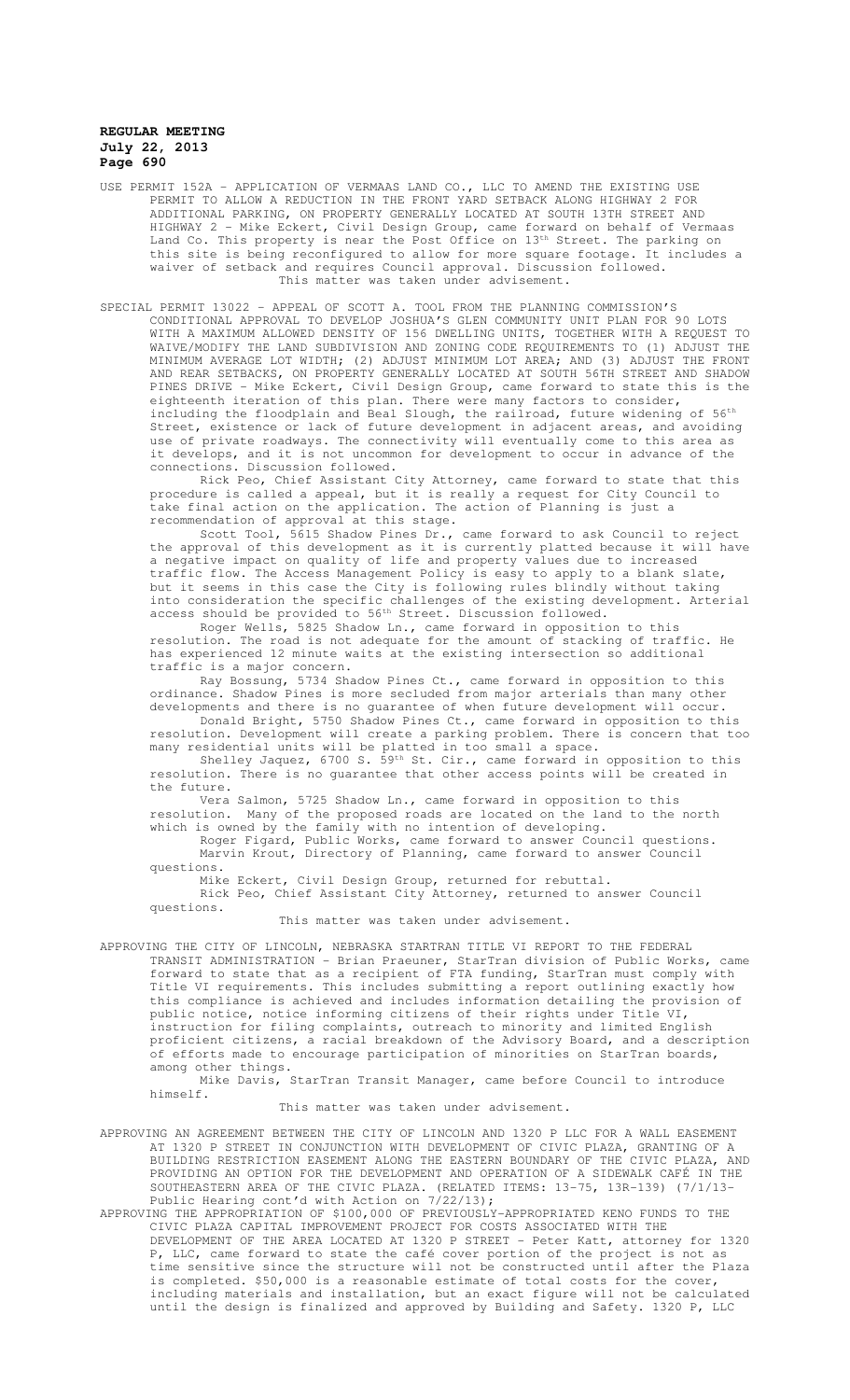made the commitment to invest in the project at some risk because the cover will provide benefit to this property, the Plaza and the City. Discussion followed. Bill Schmeeckle, President of the Downtown Lincoln Association Board,

came forward to state in June of this year a letter was sent to the City Council in support of this agreement. From a social perspective, DLA has always been a strong proponent of the Civic Plaza. It will be a location where residents can meet and mingle.

Terry Uland, Executive Director of Downtown Lincoln Association, came forward to state this project will provide a critical active edge, as well as much needed shade to the Civic Plaza.

Chris Connoly, Assistant City Attorney, was on hand to answer questions. This matter was taken under advisement.

#### **COUNCIL ACTION**

#### **REPORTS OF CITY OFFICERS**

APPROVING THE SUB-RECIPIENT AGREEMENT BETWEEN THE NEBRASKA EMERGENCY MANAGEMENT AGENCY AND THE CITY OF LINCOLN REGARDING THE 2011 METROPOLITAN MEDICAL RESPONSE SYSTEM IN THE AMOUNT OF \$281,693.00 FOR THE AWARD PERIOD OF 9/23/2011 THROUGH 1/31/2014 - CLERK read the following resolution, introduced by Jon Camp, who moved its  $\frac{\text{adoption:}}{\text{A}-87426}$ BE

BE IT RESOLVED by the City Council of the City of Lincoln, Nebraska: That the attached Agreement between the Nebraska Emergency Management Agency and the Lincoln-Lancaster County Health Department to accept a subgrant in the amount of \$281,693.00, for the 2011 Metropolitan Medical Response System for the Lincoln-Lancaster County Health Department for the award period of September 23, 2011 through January 1, 2014, in accordance with the terms, conditions and assurances contained in said Agreement is hereby approved and the Mayor is authorized to execute said Agreement on behalf of the City. The City Clerk is directed to return the executed copies of the Agreement to Judy Halstead, Director of the Lincoln-Lancaster County Health Department.

Introduced by Jon Camp Seconded by Emery and carried by the following vote: AYES: Camp, Christensen, Cook, Emery, Eskridge, Fellers, Gaylor Baird; NAYS: None.

APPOINTING MATTHEW HANSEN TO THE CABLE ADVISORY BOARD FOR A TERM EXPIRING JULY 1,2016

- CLERK read the following resolution, introduced by Jon Camp, who moved its adoption:<br> $A-87427$  BE

BE IT RESOLVED by the City Council of the City of Lincoln, Nebraska: That the appointment of Matthew Hansen to the Cable Advisory Board for a term expiring July 1, 2016 is hereby approved.

Introduced by Jon Camp Seconded by Emery and carried by the following vote: AYES: Camp, Christensen, Cook, Emery, Eskridge, Fellers, Gaylor Baird; NAYS: None.

REAPPOINTING MARK E. WESTPHALEN TO THE POLICE & FIRE PENSION PLAN INVESTMENT BOARD FOR A TERM EXPIRING SEPTEMBER 1, 2018 - CLERK read the following resolution, introduced by Jon Camp, who moved its adoption:

A-87428 BE IT RESOLVED by the City Council of the City of Lincoln, Nebraska: That the reappointment of Mark E. Westphalen to the Police and Fire Pension Plan Investment Board for a term expiring September 1, 2018 is hereby approved.

Introduced by Jon Camp Seconded by Emery and carried by the following vote: AYES: Camp, Christensen, Cook, Emery, Eskridge, Fellers, Gaylor Baird; NAYS: None.

REAPPOINTING ANDREW CAMPBELL TO THE COMMUNITY FORESTRY ADVISORY BOARD FOR A TERM EXPIRING AUGUST 17, 2016 - CLERK read the following resolution, introduced by Jon Camp, who moved its adoption:

A-87429 BE IT RESOLVED by the City Council of the City of Lincoln, Nebraska: That the reappointment of Andrew Campbell to the Community Forestry Advisory Board for a term expiring August 17, 2016 is hereby approved.

Introduced by Jon Camp Seconded by Emery and carried by the following vote: AYES: Camp, Christensen, Cook, Emery, Eskridge, Fellers, Gaylor Baird; NAYS: None.

AFFIDAVIT OF MAILING FOR BOARD OF EQUALIZATION, GROUP I TO BE HELD MONDAY, JULY 29, 2013 AT 5:30 P.M. - CLERK presented said report which was placed on file in the Office of the City Clerk.

#### **PETITIONS & COMMUNICATIONS**

SETTING THE HEARING DATE OF MONDAY, AUGUST 5, 2013 AT 3:00 P.M. FOR THE APPLICATION OF Y.A.M.S. DBA JOYSTICKS ARCADE BAR FOR A CLASS C WITH CATERING LIQUOR LICENSE LOCATED AT 350 CANOPY STREET, SUITE 230 - CLERK read the following resolution, introduced by Roy Christensen, who moved its adoption:<br>A-87430 BE IT RESOLVED by the City Council, of the City BE IT RESOLVED by the City Council, of the City of Lincoln, that a hearing date is hereby set for Monday, August 5, 2013, at 3:00 p.m. or as soon

thereafter as possible in the City Council Chambers, County-City Building, 555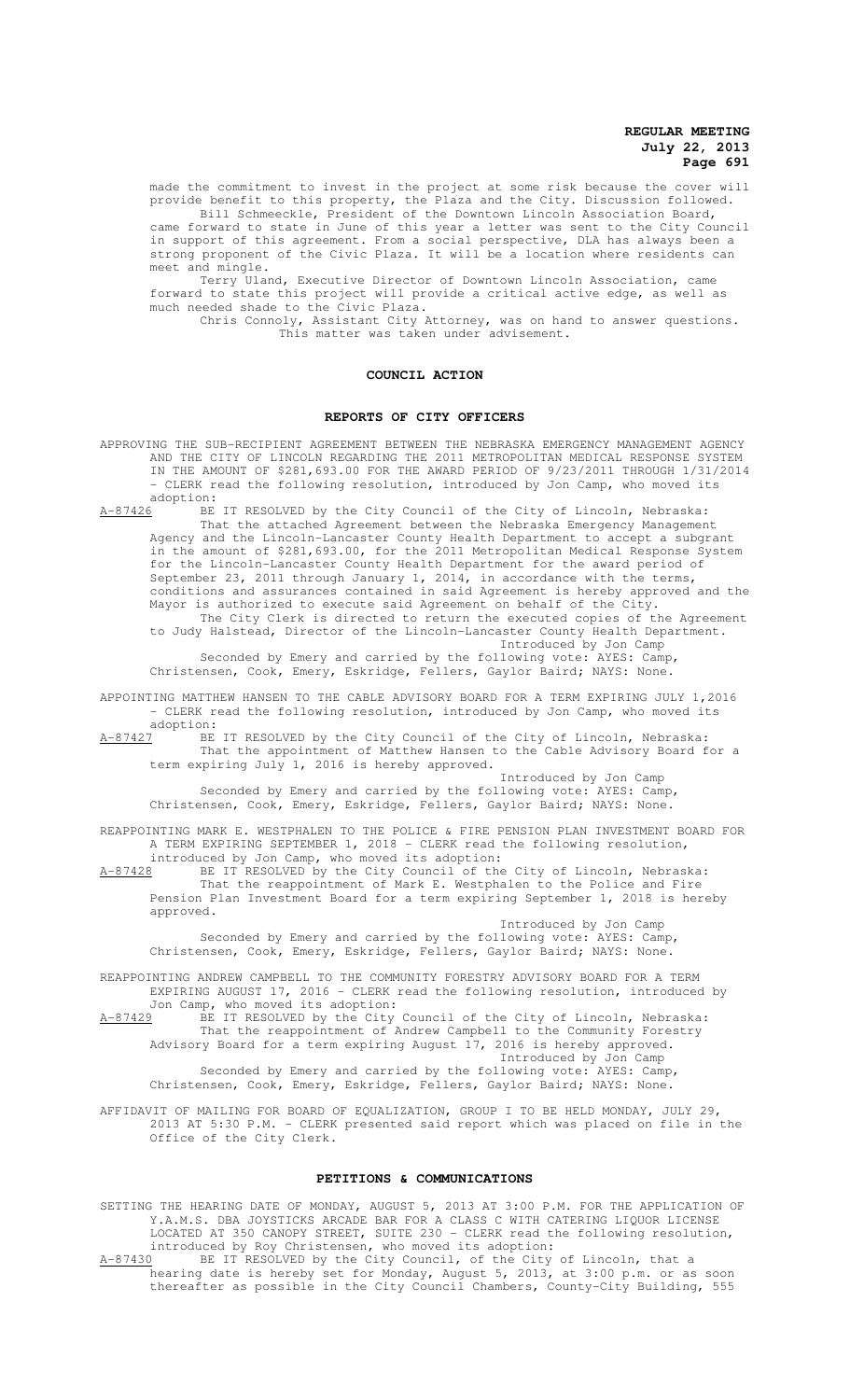S. 10th St., Lincoln, NE for the application of Y.A.M.S., Inc. dba Joysticks Arcade Bar for a Class C with Catering liquor license located at 350 Canopy Street, Suite 230.

If the Police Dept. is unable to complete the investigation by said time, a new hearing date will be set. Introduced by Roy Christensen

Seconded by Emery and carried by the following vote: AYES: Camp, Christensen, Cook, Emery, Eskridge, Fellers, Gaylor Baird; NAYS: None.

SETTING THE HEARING DATE OF MONDAY, AUGUST 5, 2013 AT 3:00 P.M. FOR THE APPLICATION OF Y.A.M.S. DBA JOYSTICKS ARCADE BAR FOR A CLASS E LIQUOR LICENSE LOCATED AT 350 CANOPY STREET, SUITE 230 - CLERK read the following resolution, introduced by Roy Christensen, who moved its adoption:<br>A-87431 BE IT RESOLVED by the City Council

A-87431 BE IT RESOLVED by the City Council, of the City of Lincoln, that a hearing date is hereby set for Monday, August 5, 2013, at 3:00 p.m. or as soon thereafter as possible in the City Council Chambers, County-City Building, 555 S. 10th St., Lincoln, NE for the application of Y.A.M.S., Inc. dba Joysticks Arcade Bar for a Class E liquor license located at 350 Canopy Street, Suite 230. If the Police Dept. is unable to complete the investigation by said time, a new hearing date will be set.

Introduced by Roy Christensen Seconded by Emery and carried by the following vote: AYES: Camp, Christensen, Cook, Emery, Eskridge, Fellers, Gaylor Baird; NAYS: None.

SETTING THE HEARING DATE OF MONDAY, AUGUST 5, 2013 AT 3:00 P.M. FOR THE APPLICATION OF ASTRA VEGA, LLC DBA VEGA FOR A CLASS C LIQUOR LICENSE LOCATED AT 300 CANOPY STREET, SUITE 220 - CLERK read the following resolution, introduced by Roy Christensen, who moved its adoption:<br>A-87432 BE IT RESOLVED by the City Cou

BE IT RESOLVED by the City Council, of the City of Lincoln, that a hearing date is hereby set for Monday, August 5, 2013, at 3:00 p.m. or as soon thereafter as possible in the City Council Chambers, County-City Building, 555 S. 10th St., Lincoln, NE for the application of Astra Vega, LLC dba Vega for a Class C liquor license located at 300 Canopy Street, Suite 220. If the Police Dept. is unable to complete the investigation by said time, a new hearing date will be set.

Introduced by Roy Christensen Seconded by Emery and carried by the following vote: AYES: Camp, Christensen, Cook, Emery, Eskridge, Fellers, Gaylor Baird; NAYS: None.

SETTING THE HEARING DATE OF MONDAY, AUGUST 5, 2013 AT 3:00 P.M. FOR THE APPLICATION OF ASTRA VEGA, LLC DBA VEGA FOR A CLASS E LIQUOR LICENSE LOCATED AT 300 CANOPY STREET, SUITE 220 - CLERK read the following resolution, introduced by Roy Christensen, who moved its adoption:<br>A-87433 BE IT RESOLVED by the City Cou

BE IT RESOLVED by the City Council, of the City of Lincoln, that a hearing date is hereby set for Monday, August 5, 2013, at 3:00 p.m. or as soon thereafter as possible in the City Council Chambers, County-City Building, 555 S. 10th St., Lincoln, NE for the application of Astra Vega, LLC dba Vega for a Class E liquor license located at 300 Canopy Street, Suite 220. If the Police Dept. is unable to complete the investigation by said time, a new hearing date will be set.

Introduced by Roy Christensen Seconded by Emery and carried by the following vote: AYES: Camp, Christensen, Cook, Emery, Eskridge, Fellers, Gaylor Baird; NAYS: None.

SETTING THE HEARING DATE OF MONDAY, AUGUST 5, 2013 AT 3:00 P.M. FOR THE APPLICATION OF BW & R CANOPY, LLC DBA BUFFALO WINGS & RINGS FOR A CLASS E LIQUOR LICENSE LOCATED AT 350 CANOPY STREET, SUITE 200 - CLERK read the following resolution, introduced by Roy Christensen, who moved its adoption:

A-87434 BE IT RESOLVED by the City Council, of the City of Lincoln, that a hearing date is hereby set for Monday, August 5, 2013, at 3:00 p.m. or as soon thereafter as possible in the City Council Chambers, County-City Building, 555 S. 10th St., Lincoln, NE for the application of BW & R Canopy LLC dba Buffalo Wings & Rings for a Class E liquor license located at 350 Canopy Street, Suite 200.

If the Police Dept. is unable to complete the investigation by said time, a new hearing date will be set.

Introduced by Roy Christensen Seconded by Emery and carried by the following vote: AYES: Camp, Christensen, Cook, Emery, Eskridge, Fellers, Gaylor Baird; NAYS: None.

SETTING THE HEARING DATE OF MONDAY, AUGUST 5, 2013 AT 3:00 P.M. FOR THE APPLICATION OF PEACE A PIE, LLC DBA MELLOW MUSHROOM FOR A CLASS E LIQUOR LICENSE LOCATED AT 601 R STREET, SUITE 110 - CLERK read the following resolution, introduced by Roy Christensen, who moved its adoption:

A-87435 BE IT RESOLVED by the City Council, of the City of Lincoln, that a hearing date is hereby set for Monday, August 5, 2013, at 3:00 p.m. or as soon thereafter as possible in the City Council Chambers, County-City Building, 555 S. 10th St., Lincoln, NE for the application of Peace a Pie, LLC dba Mellow Mushroom for a Class E liquor license located at 601 R Street, Suite 110.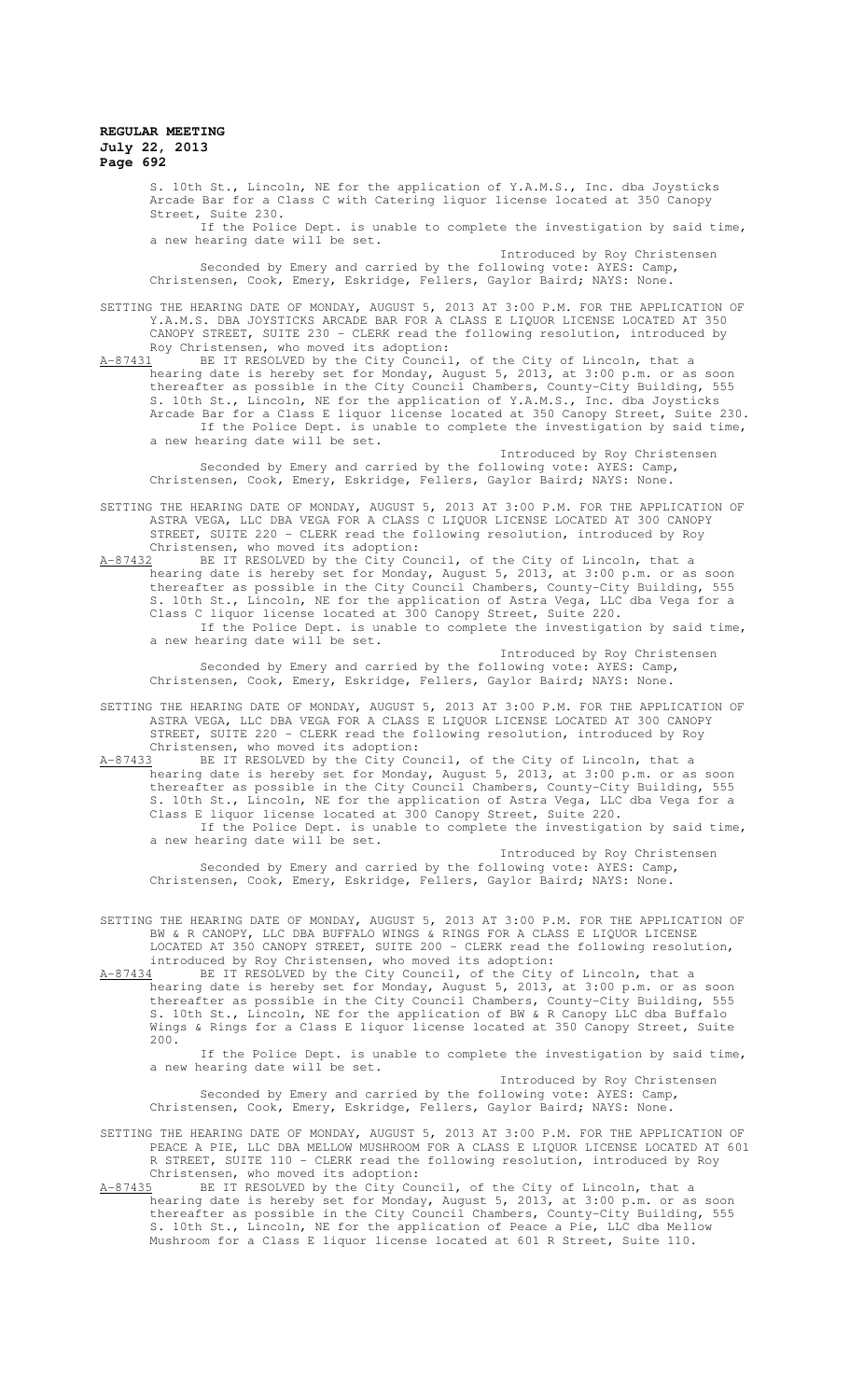If the Police Dept. is unable to complete the investigation by said time, a new hearing date will be set.

Introduced by Roy Christensen Seconded by Emery and carried by the following vote: AYES: Camp, Christensen, Cook, Emery, Eskridge, Fellers, Gaylor Baird; NAYS: None.

SETTING THE HEARING DATE OF MONDAY, AUGUST 5, 2013 AT 3:00 P.M. FOR THE APPLICATION OF BSR INC. DBA THE OFFICE FOR A CLASS C WITH CATERING LIQUOR LICENSE LOCATED AT 640 W. PROSPECTOR CT - CLERK read the following resolution, introduced by Roy Christensen, who moved its adoption:

A-87436 BE IT RESOLVED by the City Council, of the City of Lincoln, that a hearing date is hereby set for Monday, August 5, 2013, at 3:00 p.m. or as soon thereafter as possible in the City Council Chambers, County-City Building, 555 S. 10th St., Lincoln, NE for the application of BSR Inc. dba The Office for a Class C with Catering liquor license located at 640 W. Prospector Court. If the Police Dept. is unable to complete the investigation by said time, a new hearing date will be set.

Introduced by Roy Christensen Seconded by Emery and carried by the following vote: AYES: Camp, Christensen, Cook, Emery, Eskridge, Fellers, Gaylor Baird; NAYS: None.

REFERRALS TO THE PLANNING DEPARTMENT:

Special Permit No. 08017B - Requested by Adam oot, for extension of time for excavation of soil, on property generally located 1/2 mile north of the intersection of Bluff Road and U.S. Highway 77. Special Permit No. 12027A - Requested by Zipline Brewing Co., to expand the licensed premises to include an outdoor seating area for the consumption of alcoholic beverages on the premises, on property generally located at S. Coddington Avenue and Magnum Circle (2100 Magnum Circle, Suite 1). Special Permit No. 13017 - Requested by Prairie Homes Builders, Inc., Stone Creek Community Unit Plan, for approximately 38 dwelling units, with waiver requests to modify setbacks, reduce lot width and lot area requirements, waive sidewalks and reduce cul-de-sac pavement radius, on property generally located at S. 82nd Street and Old Cheney Road.

PLACED ON FILE IN THE OFFICE OF THE CITY CLERK:

Administrative Amendment No. 13043 to Special Permit No. 808A, Sevenoaks Community Unit Plan, approved by the Planning Director on July 9, 2013, requested by Malibu Sunrooms, to reduce the rear yard setback on 6231 S. 32nd court from 26 feet to 20 feet for the addition of a sun room, on property generally located at S. 32<sup>nd</sup> Court and Raleigh St. Manufacture Amendment No. 13019 approved by the Planning Director on July 11, 2013, requested by the Church of Jesus Christ of Latter-Day Saints, to extend the time for 2 years to install sidewalks and street trees on Telluride Drive and Telluride Circle; and to extend the time for 2 years to install street trees and 3 months to install the sidewalk on Fletcher Avenue. These waivers only apply to Lot 32, North Creek 7<sup>th</sup> Addition. The improvements shall be completed by July 11, 2015, except for the sidewalk on Fletcher Ave. Property is located on the southeast corner of Telluride Dr. and Fletcher Ave. Administrative Amendment No. 13039 to Use Permit No. 117C, Horizon Business Center, approved by the Planning Director on July 11, 2013, requested by Olsson Associates, to increase the square footage on Lots 32 and 33, create a new Lot 38 and revise the ot layout of all lots, on property generally located at S. 14<sup>th</sup> St. and Infinity Court. Administrative Amendment No. 13044 to Use Permit No. 56F, approved by the

Planning Director on July 11, 2013, requested by Olsson Associates, to revise the site layout for Building E and the Land Use Table, on property generally located at N. 27<sup>th</sup> St. and Cornhusker Hwy.

#### **MISCELLANEOUS REFERRALS - NONE**

#### **LIQUOR RESOLUTIONS**

APPLICATION OF BIG RED HOTEL II LLC DBA HILTON GARDEN INN HOTEL FOR A CLASS I LIQUOR LICENSE AT 801 R STREET. (7/15/13 - PUBLIC HEARING & ACTION DELAYED 1 WEEK TO  $7/22/13$ ) - CLERK read the following resolution, introduced by Jon Camp, who moved its adoption for approval:<br>A-87437 BE IT RESOLVED by the City

BE IT RESOLVED by the City Council of the City of Lincoln, Nebraska: That after hearing duly had as required by law, consideration of the facts of this application, the Nebraska Liquor Control Act, and the pertinent City ordinances, the City Council recommends that the application of Big Red Hotel II LLC dba Hilton Garden Inn Hotel for a Class "I" liquor license at 801 R Street, Lincoln, Nebraska, for the license period ending April 30, 2014, be approved with the condition that:

1. Applicant must successfully complete the responsible beverage server training course required by Section 5.04.035 of the Lincoln Municipal Code within 30 days of approval of this resolution.

2. All employees must possess a valid Responsible Beverage Server/Seller Permit as required by Section 5.04.124 of the Lincoln Municipal Code.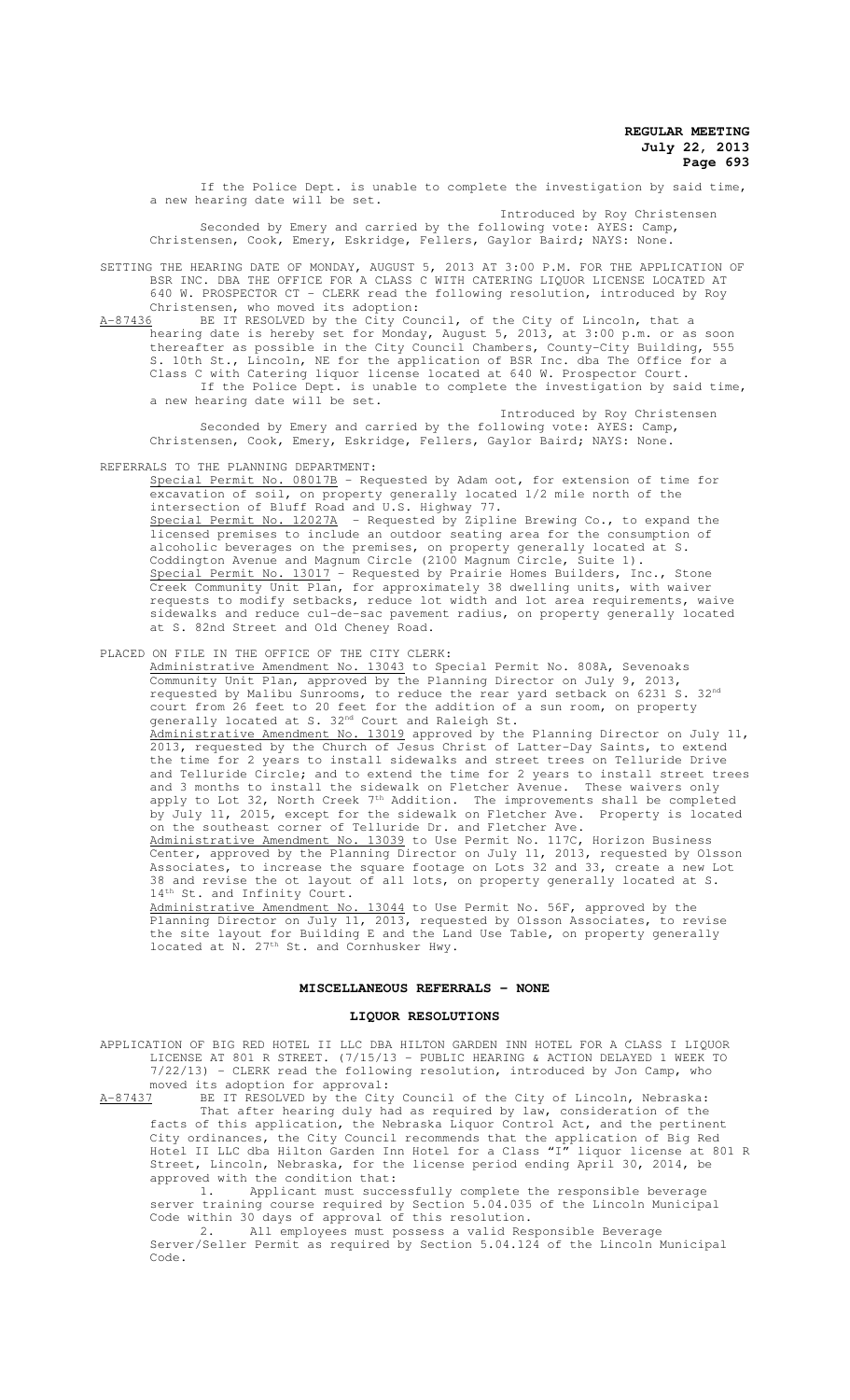3. The premises must comply in every respect with all city and state regulations.

The City Clerk is directed to transmit a copy of this resolution to the Nebraska Liquor Control Commission.

Introduced by Jon Camp Seconded by Cook and carried by the following vote: AYES: Camp, Christensen, Cook, Emery, Eskridge, Fellers, Gaylor Baird; NAYS: None.

MANAGER APPLICATION OF JOHN E. KLIMPEL FOR BIG RED HOTEL II LLC DBA HILTON GARDEN INN HOTEL AT 801 R STREET. (7/15/13 - PUBLIC HEARING & ACTION DELAYED 1 WEEK TO 7/22/13) - CLERK read the following resolution, introduced by Jon Camp, who

moved its adoption for approval:<br>A-87438 WHEREAS, Big Red Hotel II

WHEREAS, Big Red Hotel II LLC dba Hilton Garden Inn Hotel located at 801 R Street, Lincoln, Nebraska has been approved for a Retail Class "I" liquor license, and now requests that John E. Klimpel be named manager;

WHEREAS, John E. Klimpel appears to be a fit and proper person to manage said business.

NOW, THEREFORE, BE IT RESOLVED by the City Council of the City of Lincoln, Nebraska:

That after hearing duly had as required by law, consideration of the facts of this application, the Nebraska Liquor Control Act, and the pertinent City ordinances, the City Council recommends that John E. Klimpel be approved as manager of this business for said licensee. The City Clerk is directed to transmit a copy of this resolution to the Nebraska Liquor Control Commission.

Introduced by Jon Camp Seconded by Cook and carried by the following vote: AYES: Camp, Christensen, Cook, Emery, Eskridge, Fellers, Gaylor Baird; NAYS: None.

APPLICATION OF YARD INVESTMENTS DBA GATE 25 FOR A CLASS C LIQUOR LICENSE AT 300 CANOPY STREET, SUITE 140 - PRIOR to reading:

CAMP Moved to Amend the application of Yard Investments dba Gate 25 for a Class C liquor license by adding the following language:<br>"4. There be no business or personal alcohol re

"4. There be no business or personal alcohol related offenses by the applicant within the first year after approval."

Seconded by Cook and carried by the following vote: AYES: Camp, Christensen, Cook, Emery, Eskridge, Fellers; NAYS: Gaylor Baird.

CLERK Read the following resolution, introduced by Jon Camp, who moved its

adoption for approval:<br>A-87439 BE IT RESOLVED B BE IT RESOLVED by the City Council of the City of Lincoln, Nebraska: That after hearing duly had as required by law, consideration of the

facts of this application, the Nebraska Liquor Control Act, and the pertinent City ordinances, the City Council recommends that the application of Yard Investments dba Gate 25 for a Class "C" liquor license at 300 Canopy Street, Suite 140, Lincoln, Nebraska, for the license period ending October 31, 2013, be approved with the condition that:

1. Applicant must successfully complete the responsible beverage server training course required by Section 5.04.035 of the Lincoln Municipal Code within 30 days of approval of this resolution.

2. All employees must possess a valid Responsible Beverage Server/Seller Permit as required by Section 5.04.124 of the Lincoln Municipal Code.

3. The premises must comply in every respect with all city and state regulations.

4. There be no business or personal alcohol related offenses by the applicant within the first year after approval.

The City Clerk is directed to transmit a copy of this resolution to the Nebraska Liquor Control Commission. Introduced by Jon Camp

Seconded by Cook and carried by the following vote: AYES: Camp, Christensen, Cook, Emery, Eskridge, Fellers, Gaylor Baird; NAYS: None.

MANAGER APPLICATION OF BRANDON J. AKERT FOR YARD INVESTMENTS DBA GATE 25 AT 300 CANOPY STREET, SUITE 140 - CLERK read the following resolution, introduced by Jon Camp,

who moved its adoption for approval:<br>A-87440 WHEREAS, Yard Investments dba A-87440 WHEREAS, Yard Investments dba Gate 25 located at 300 Canopy Street, Suite 140, Lincoln, Nebraska has been approved for a Retail Class "C" liquor license, and now requests that Brandon J. Akert be named manager;

WHEREAS, Brandon J. Akert appears to be a fit and proper person to manage said business.

NOW, THEREFORE, BE IT RESOLVED by the City Council of the City of Lincoln, Nebraska:

That after hearing duly had as required by law, consideration of the facts of this application, the Nebraska Liquor Control Act, and the pertinent City ordinances, the City Council recommends that Brandon J. Akert be approved as manager of this business for said licensee. The City Clerk is directed to transmit a copy of this resolution to the Nebraska Liquor Control Commission. Introduced by Jon Camp

Seconded by Cook and carried by the following vote: AYES: Camp, Christensen, Cook, Emery, Eskridge, Fellers, Gaylor Baird.

APPLICATION OF YARD INVESTMENTS DBA GATE 25 FOR A CLASS E ENTERTAINMENT DISTRICT LIQUOR LICENSE AT 300 CANOPY STREET, SUITE 140 - CLERK read the following

resolution, introduced by Jon Camp, who moved its adoption for approval: A-87441 BE IT RESOLVED by the City Council of the City of Lincoln, Nebraska: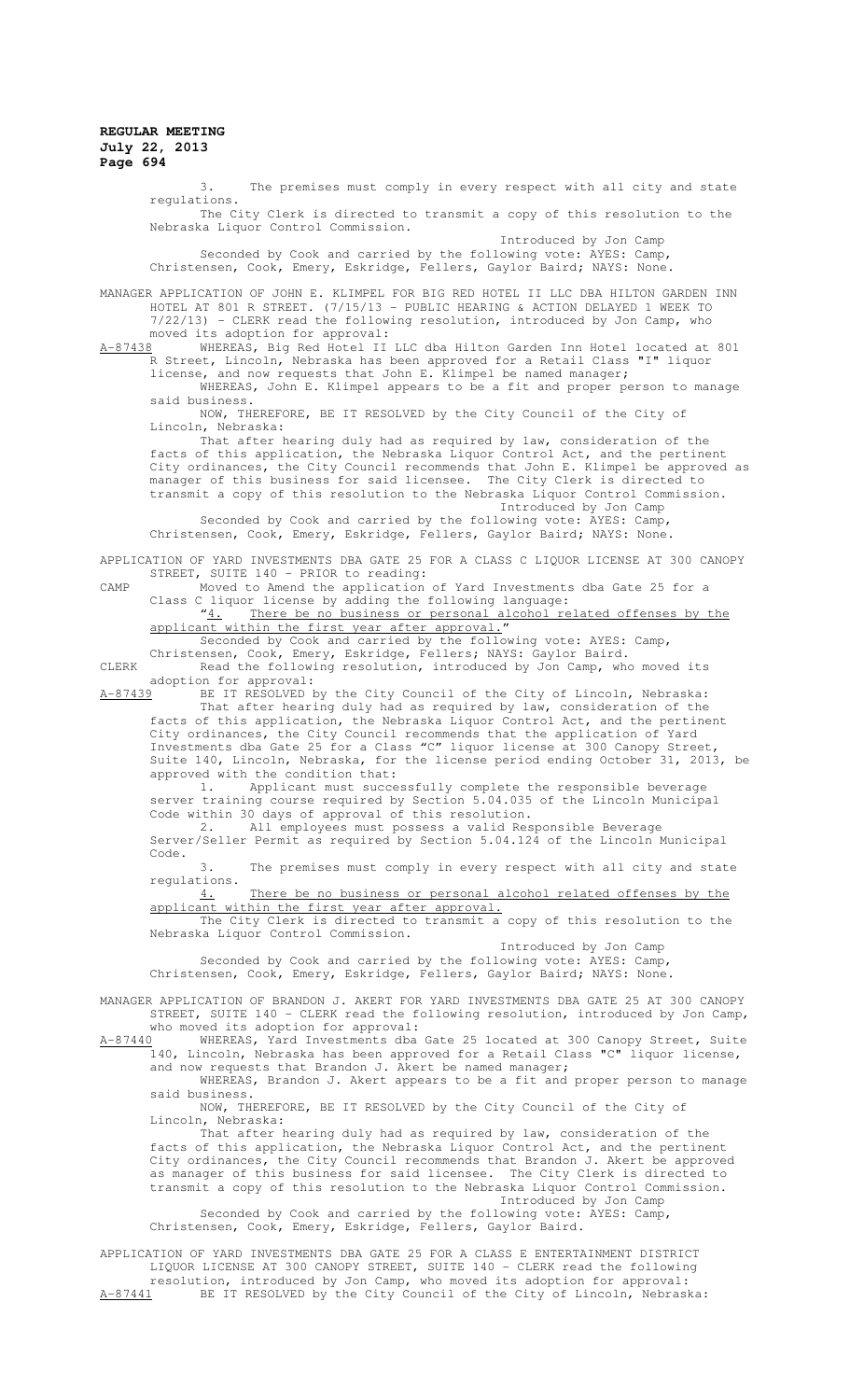That after hearing duly had as required by law, consideration of the facts of this application, the Nebraska Liquor Control Act, and the pertinent City ordinance, the City Council recommends that the application of Yard Investments dba Gate 25 for the issuance of an Entertainment District License to the existing Class C liquor license, located at 300 Canopy Street, Suite 140, Lincoln, Nebraska, be approved with the condition that the following conditions run with the term of the license and any renewal:

1. The Entertainment District License area includes one commons area located on the east side of Canopy Street, commonly known as the Railyard, shown in Attachment "A".

2. In addition to the requirements or restrictions contained in Chapter 5.04 and 5.21 of the Lincoln Municipal Code, the Entertainment District Licence is subject to the following requirements or restrictions:

a. The commons area and sidewalk café shall be designed, constructed, and operated as presented in Attachment "A" or as modified in compliance with Chapter 5.21.010.

b. The Entertainment District License shall be bound by the restrictions and agreements contained in Resolution No. A-87257 and A-87387.

c. The City Council retains the ability to amend, suspend, revoke, or not renew the Railyard Promotional Associate's Entertainment District designation and permit subject to Chapter 5.21.030. Should the City Council amend, suspend, revoke, or decide not to renew the designation or permit, the applicant's Entertainment District License

shall be automatically amended or expire as applicable.

3. The Entertainment District License manager must successfully complete the responsible beverage server training course required by Section 5.04.035 of the Lincoln Municipal Code within 30 days of approval of this resolution.

4. All employees must possess a valid Responsible Beverage Server/Seller Permit as required by Section 5.04.124 of the Lincoln Municipal Code.

5. The premises must comply in every respect with all city and state regulations.<br>6.

There shall be no business or personal alcohol related offenses by the applicant within the first year after approval.

BE IT FURTHER RESOLVED that a copy of this resolution be transmitted by the City Clerk to the Nebraska Liquor Control Commission. Introduced by Jon Camp

Seconded by Cook and carried by the following vote: Camp, Christensen, Cook, Emery, Eskridge, Fellers, Gaylor Baird; NAYS: None.

# **ORDINANCES - 2ND READING & RELATED RESOLUTIONS (as required)**

APPROVING A LEASE AGREEMENT BETWEEN SOUTHEAST COMMUNITY COLLEGE AND THE CITY OF LINCOLN FOR THE LEASE BY THE CITY OF 3,965 SQUARE FEET OF SPACE AT 1111 O STREET FOR PURPOSES OF ADULT AND DISLOCATED WORKER AND YOUTH WORKFORCE INVESTMENT ACT SERVICES AND THE AMERICAN JOB CENTER FOR A TERM OF OCTOBER 1, 2013 THROUGH SEPTEMBER 30, 2017 WITH OPTIONS TO RENEW FOR TWO ADDITIONAL FOUR YEAR TERMS. (REQUEST TO HAVE 2ND & 3RD READING ON 7/22/2013)- PRIOR to reading:

GAYLOR BAIRD Moved to Suspend Council Rules to have 3<sup>rd</sup> Reading with Action on this date.

Seconded by Fellers and carried by the following vote: AYES: Christensen, Cook, Emery, Eskridge, Fellers, Gaylor Baird; NAYS: Camp. EMERY Moved MTA #1 to amend the Lease Agreement attached to Bill No. 13-78 as

Attachment A to substitute the attached page amending Section 13.5. Seconded by Fellers and carried by the following vote: AYES: Camp,

Christensen, Cook, Emery, Eskridge, Fellers, Gaylor Baird; NAYS: None. CLERK Read an ordinance, introduced by Jon Camp, accepting and approving a Lease Agreement between the City of Lincoln, Nebraska and Southeast Community College for the lease by the City of 3,965 square feet of space at 1111 O Street for use by the Adult and Dislocated Worker and Youth Workforce Investment Act Services and the American Job Center, the second & third time.

CAMP Moved to pass the ordinance as amended. Seconded by Christensen and carried by the following vote: AYES: Camp, Christensen, Cook, Emery, Eskridge, Fellers, Gaylor Baird; NAYS: None.

The ordinance, being numbered **#19893**, is recorded in ordinance book #28, Page .

ANNEXATION 13002 – AMENDING THE LINCOLN CORPORATE LIMITS MAP BY ANNEXING APPROXIMATELY 24 ACRES GENERALLY LOCATED NORTHEAST OF SOUTH 27TH STREET AND ROKEBY ROAD. (RELATED ITEMS: 13-79, 13-80)- CLERK read an ordinance, introduced by Jon Camp, annexing and including the below described land as part of the City of Lincoln, Nebraska and amending the Corporate Limits Map attached to and made a part of Ordinance No. 18208, to reflect the extension of the corporate limits boundary of the City of Lincoln, Nebraska established and shown thereon, the second time.

CHANGE OF ZONE 13011 – APPLICATION OF LINCOLN FEDERAL BANCORP, INC. FOR A CHANGE OF ZONE FROM AG AGRICULTURE DISTRICT TO R-3 RESIDENTIAL DISTRICT ON PROPERTY GENERALLY LOCATED NORTHEAST OF SOUTH 27TH STREET AND ROKEBY ROAD. (RELATED ITEMS: 13-79, 13-80)- CLERK read an ordinance, introduced by Jon Camp, amending the Lincoln Zoning District Maps adopted by reference and made a part of Title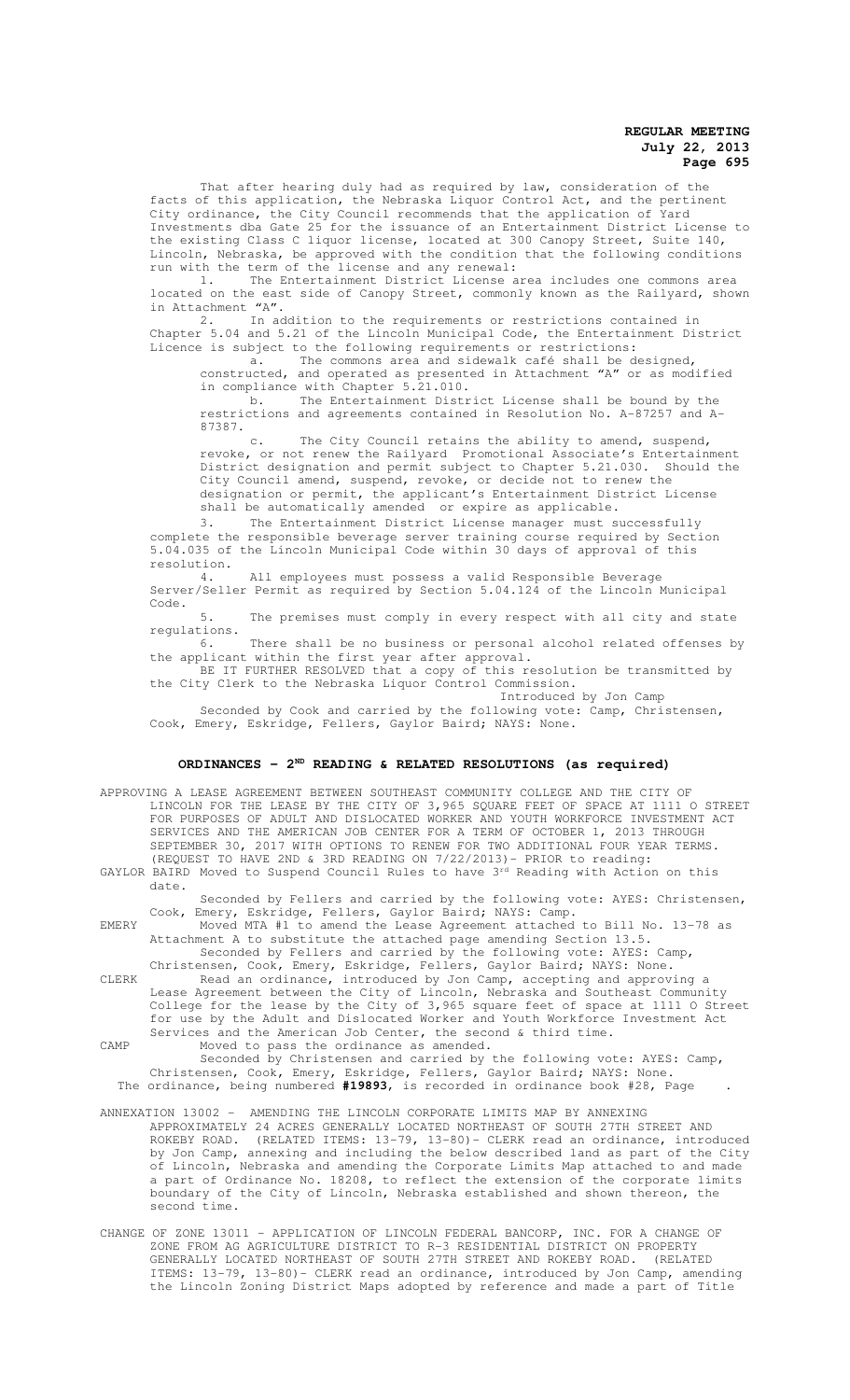27 of the Lincoln Municipal Code, pursuant to Section 27.05.020 of Lincoln Municipal Code, by changing the boundaries of the districts established and shown thereon, the second time.

- TEXT AMENDMENT 13007 AMENDING TITLE 27 OF THE LINCOLN MUNICIPAL CODE TO DEFINE AND REGULATE THE USE OF OUTLOTS BY AMENDING SECTION 27.02.160 TO ADD THE DEFINITION OF "OUTLOT"; AMENDING SECTION 27.69.030 TO PROVIDE SIGNS MAY BE ERECTED AND MAINTAINED ON AN OUTLOT; AND ADDING A NEW SECTION 27.70.070 TO ESTABLISH PERMITTED USES FOR AN OUTLOT - CLERK read an ordinance, introduced by Jon Camp, amending Title 27 of the Lincoln Municipal Code to define and regulate the use of outlots by amending Section 27.02.160 to add the definition of "outlot"; amending Section 27.69.030 to provide signs may be erected and maintained on an outlot; adding a new Section 27.70.070 to establish permitted uses for an outlot; and repealing sections 27.02.160 and 27.69.030 of the Lincoln Municipal Code as hitherto existing, the second time.
- TEXT AMENDMENT 13009 AMENDING CHAPTER 26.07 OF THE LINCOLN MUNICIPAL CODE (LAND SUBDIVISION DEFINITIONS) BY AMENDING SECTION 26.07.135 TO REVISE THE DEFINITION OF "OUTLOT" - CLERK read an ordinance, introduced by Jon Camp, amending Chapter 26.07 of the Lincoln Municipal Code (Land Subdivision Definitions) by amending Section 26.07.135 to revise the definition of " outlot"; and repealing Section 26.07.135 of the Lincoln Municipal Code as hitherto existing, the second time.
- APPROVING AMENDMENT NO. 1 TO THE WILDERNESS HEIGHTS CONDITIONAL ANNEXATION AND ZONING AGREEMENT BETWEEN THE CITY AND LINCOLN FEDERAL BANCORP, RELATING TO THE ANNEXATION OF APPROXIMATELY 153 ACRES OF PROPERTY GENERALLY LOCATED ON THE EAST SIDE OF SOUTH 40TH STREET AND SOUTH OF YANKEE HILL ROAD TO DEFINE THE PHASE I COMMERCIAL AREA OF WILDERNESS HEIGHTS, AND TO CLARIFY THE REQUIREMENTS FOR THE TIMING AND CONSTRUCTION OF SITE RELATED IMPROVEMENTS TO YANKEE HILL ROAD, SOUTH 40TH STREET AND HOHENSEE, AND ARTERIAL STREET IMPROVEMENTS TO SOUTH 40TH STREET TO ACCOMMODATE DEVELOPMENT IN THE PHASE I AND PHASE II COMMERCIAL AREAS. (RELATED ITEMS: 13R-158, 13-83) (ACTION DATE: 7/29/13).
- CHANGE OF ZONE 07060A APPLICATION OF WEST DODGE PLACE TO AMEND THE WILDERNESS HEIGHTS PLANNED UNIT DEVELOPMENT TO ALLOW MOTORIZED VEHICLE SALES AND SERVICE, AND TO REZONE A PORTION OF THE PUD FROM B-2 PLANNED NEIGHBORHOOD BUSINESS DISTRICT PUD TO R-3 RESIDENTIAL, ON PROPERTY GENERALLY LOCATED AT THE SOUTHEAST CORNER OF SOUTH 40TH STREET AND YANKEE HILL ROAD. (RELATED ITEMS: 13R-158, 13- 83) - CLERK read an ordinance, introduced by Jon Camp, amending the Wilderness Heights Planned Unit Development to rezone approximately 1.13 acres of the below described property from B-2 Planned Neighborhood Business District to R-3 Residential District and to remove said R-3 zoned land from the Planned Unit Development Overlay District, and to allow motor vehicle sales and service as a permitted use on property generally located on the southeast corner of South 40th Street and Yankee Hill Road and legally described as a portion of Lots 49 and 50, located in the Northwest Quarter of Section 29, Township 9 North, Range 7 East of the 6th P.M., Lancaster County, Nebraska, and more particularly described by metes and bounds in Attachment "A" attached hereto, the second time.
- AUTHORIZING THE EXECUTION AND DELIVERY OF AN AMENDED AND RESTATED FACILITIES AGREEMENT BETWEEN THE CITY OF LINCOLN, NEBRASKA AND THE WEST HAYMARKET JOINT PUBLIC AGENCY AND RELATED MATTERS - CLERK read an ordinance, introduced by Jon Camp, an ordinance of the City of Lincoln, Nebraska approving an amended and restated facilities agreement between the City and The West Haymarket Joint Public Agency, and related matters, the second time.

#### **PUBLIC HEARING - RESOLUTIONS**

APPROVING THE AMENDED AND RESTATED BYLAWS OF THE NEBRASKA UTILITY CORPORATION (NUCORP) AND THE INTERLOCAL COOPERATION AGREEMENT IN ORDER TO IMPLEMENT THE FISCAL YEAR CHANGE OF NUCORP AND RELATED MATTERS - CLERK read the following resolution, introduced by Jon Camp, who moved its adoption:

A-87442 A RESOLUTION OF THE CITY OF LINCOLN, NEBRASKA APPROVING THE FISCAL YEAR A-87442 A RESOLUTION OF THE CITY OF LINCOLN, NEBRASKA APPROVIL<br>CHANGE OF NEBRASKA UTILITY CORPORATION; AND RELATED MATTERS.

BE IT RESOLVED BY THE CITY COUNCIL OF THE CITY OF LINCOLN, NEBRASKA:<br>Section 1. Findings and Determinations. The City Council (the Section 1. Findings and Determinations. The City Council "Council") of The City of Lincoln, Nebraska (the "City") hereby finds and determines as follows:

(a) Nebraska Utility Corporation (the "Corporation") is a Nebraska nonprofit corporation duly organized under and pursuant to (1) the laws of the State of Nebraska (the "State"), including, without limitation, (i) the Nebraska Nonprofit Corporation Act (Chapter 21, Article 19, Reissue Revised Statutes of Nebraska, as amended), and (ii) the Interlocal Cooperation Act (Chapter 13, Article 8, Reissue Revised Statutes of Nebraska, as amended), and (2) an Interlocal Cooperation Agreement dated May 17, 2001 (the "Interlocal Agreement") between the City acting for and on behalf of Lincoln Electric System ("LES") and The Board of Regents of the University of Nebraska (the "Regents") for the purpose of providing for purchasing, leasing, constructing and financing facilities and acquiring services in order to furnish energy requirements, utility and infrastructure facilities and related energy, utility and infrastructure services to the City and the Regents and to such other persons and entities as the City and the Regents may be authorized by law to undertake.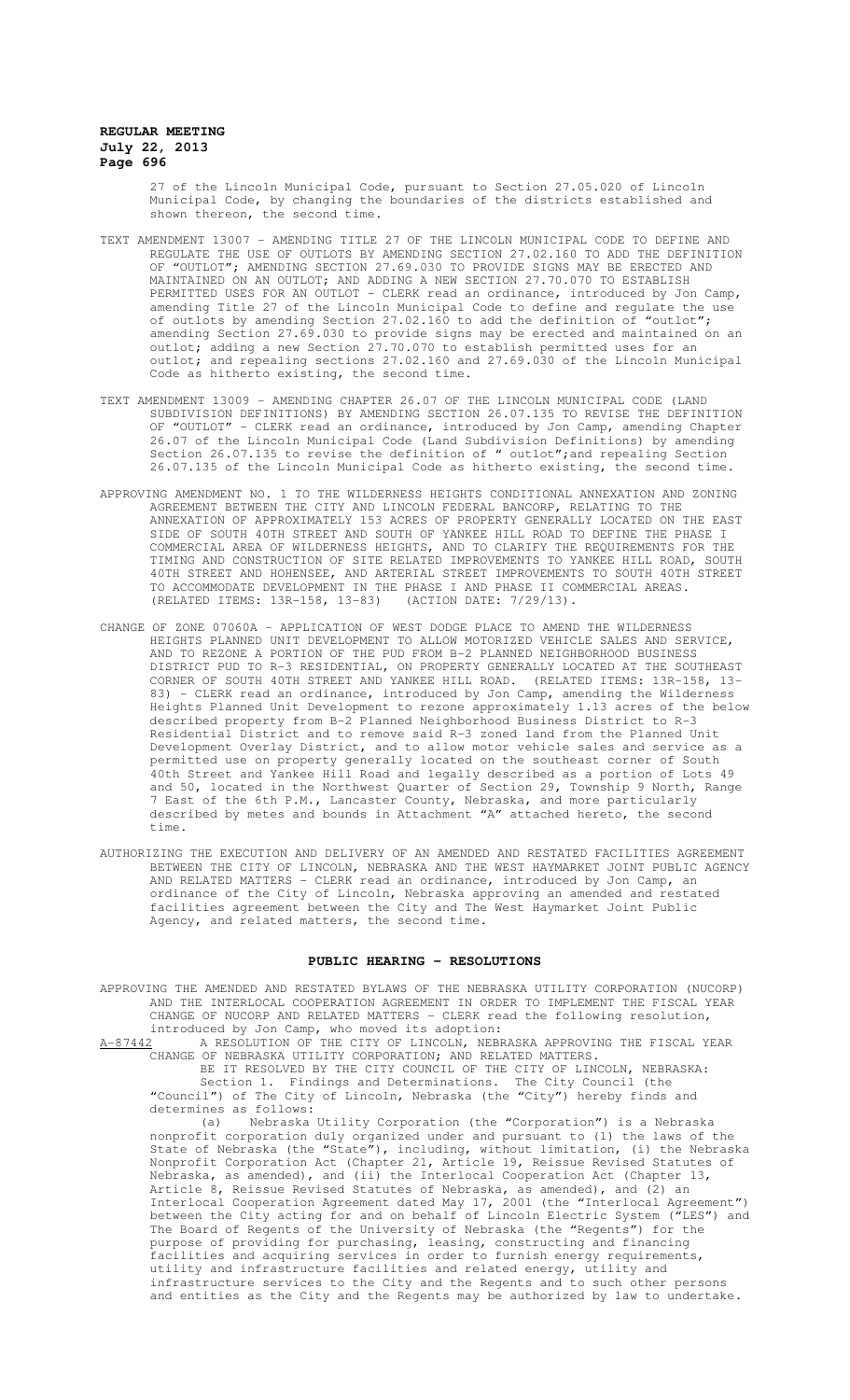(b) Section VI (A) of the Interlocal Agreement provides that the Corporation shall operate on a fiscal year from January 1 to December 31 and Section 5 of Article III of the Corporation's Bylaws, dated as of May 30, 2001 (the "Bylaws"), requires a report of the audit to be submitted to each party to the Interlocal Agreement not later than May 1st immediately following such audit(s).

(c) On April 18, 2013, the Board of Directors of the Corporation (the "Corporation Board") approved a resolution authorizing the Corporation to solicit the approval by the Regents and the City of the change to the Corporation's fiscal year from January 1 to December 31 of each year to July 1 of a year to June 30 of the following year, to align the Corporation's fiscal year with the fiscal year of the Regents.

(d) For ease and efficiency of administration of the Corporation, the City, on behalf of LES, deems it desirable and in the best interests of the City to approve an Amendment to the Interlocal Agreement to reflect a fiscal year beginning July 1 of a year to June 30 of the following year, to align the Corporation's fiscal year with the fiscal year of the Regents.

(e) In order to effect the change of fiscal year as provided herein, the Corporation anticipates that its next financial statements will consist of an 18-month period beginning January 1, 2013 through June 30, 2014, followed by 12-month periods ending each June 30, beginning June 30, 2015.

(f) It is advisable to allow the approval of one or more interim periods in with respect to the Corporation's budget and financial statements in .<br>connection with such change in fiscal year.

(g) In order to provide for the Corporation's audit to be submitted to the City and the Regents in a timely manner, if the Corporation's fiscal year will end on June 30 of each year, the City deems it desirable and in the best interests of the City to approve the Amended and Restated Bylaws of the Corporation to provide that the Corporation's report of the audit must be provided to each party to the Interlocal Agreement not later than November 1st immediately following such audit(s).<br>(h) Any amendment to the By

(h) Any amendment to the Bylaws or the Interlocal Agreement must be approved by the City and the Regents to become effective.

(i) On June 7, 2013, the Regents approved the proposed amendments to the Bylaws and the Interlocal Agreement.

Section 2. Approval of NU Corp Fiscal Year Change. The City, on behalf of LES, hereby approves:

(a) The Amended and Restated Bylaws of the Corporation attached hereto as Exhibit A; and

(b) The Amendment to Interlocal Cooperation Agreement attached hereto as Exhibit B (the "Amendment").

Section 3. Further Authority. The President of the Corporation is hereby authorized to approve one or more interim financial periods as the President of the Corporation determines necessary or appropriate for the Corporation's budget, financial statements and other matters. The appropriate staff and officers of the City are authorized and directed to take all necessary steps and do such acts to execute, acknowledge and deliver all such documents as may in their discretion be deemed necessary or desirable in order to carry out or comply with the terms and provisions of this Resolution. The City further authorizes and directs the execution and delivery of the Amendment substantially in the form presented by the Mayor, and directs such officer to finalize and execute the same, but with such changes as such officer shall approve (whose signature thereon shall constitute conclusive evidence of such approval).

Section 4. Effective Date. This resolution shall take effect and be in force from and after its passage and publication according to law.

Introduced by Jon Camp Seconded by Christensen and carried by the following vote: AYES: Camp, Christensen, Cook, Emery, Eskridge, Fellers, Gaylor Baird; NAYS: None.

APPROVING AND ADOPTING THE CHANGES IN THE RULES GOVERNING THE PUBLIC, EDUCATIONAL AND GOVERNMENTAL (PEG) ACCESS CHANNELS FOR LINCOLN, NEBRASKA, PROPOSED BY THE CABLE ADVISORY BOARD - CLERK read the following resolution, introduced by Jon Camp, who moved its adoption:<br>A-87443 WHEREAS, the City

WHEREAS, the City Council has indicated through its franchise with Time Warner Cable that access rules shall be promulgated by the Cable Advisory Board; and

WHEREAS, the Lincoln Municipal Code \$ 5.16.510 provides that the Cable Advisory Board shall review and assist in the drafting of such access rules; and

WHEREAS, the Cable Advisory Board has previously drafted and enacted access rules which have been approved by the City Council, has reviewed such rules and has recommended the changes contained in the attached set of access rules for the Lincoln community.

NOW, THEREFORE, BE IT RESOLVED by the City Council of the City of Lincoln, Nebraska:

That the Rules Governing the Access Channel, recommended by the Lincoln Cable Advisory Board, a copy of which is attached hereto, are approved and that the Cable Advisory Board is directed to implement such rules.

BE IT FURTHER RESOLVED, that Resolution A-82059 and the rules promulgated thereunder are hereby superseded.

Introduced by Jon Camp Seconded by Emery and carried by the following vote: AYES: Camp, Christensen, Cook, Emery, Eskridge, Fellers, Gaylor Baird; NAYS: None.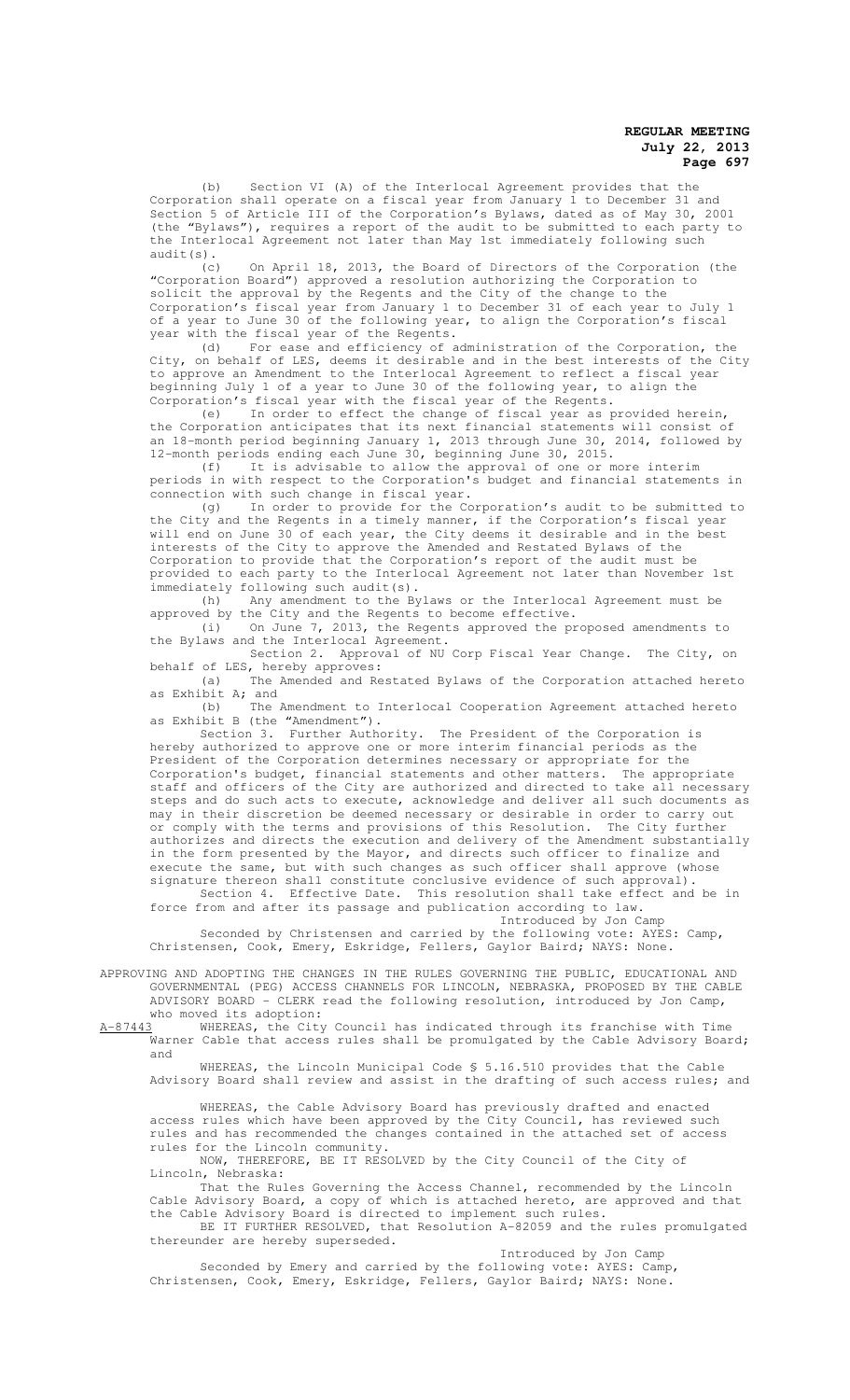APPROVING A LPA PROGRAM AGREEMENT BETWEEN THE CITY OF LINCOLN AND THE NEBRASKA DEPT. OF ROADS FOR THE USE OF FEDERAL SURFACE TRANSPORTATION PROGRAM FUNDS FOR CONSTRUCTION AND CONSTRUCTION ENGINEERING OF THE REPAIR OF THE 27TH AND FAIRFIELD & WEST O STREET BRIDGES OVER SALT CREEK (STATE PROJECT NO. LCLC-5231(15), CN 13247) - CLERK read the following resolution, introduced by Jon Camp, who moved its adoption:

A-87444 BE IT RESOLVED by the City Council of the City of Lincoln, Nebraska: That the attached LPA Program Agreement between the City of Lincoln and the State of Nebraska Department of Roads for the use of Federal Surface Transportation Program Funds for construction and construction engineering of the repair of the 27th and Fairfield & West O Street bridges over Salt Creek, Project No. LCLC-5231(15), CN 13247, in accordance with the terms and conditions contained in said Agreement, is hereby approved and the Mayor is authorized to execute the same on behalf of the City of Lincoln.

The City Clerk is directed to return the executed copy of the Agreement to Devin Biesecker, Engineering Services, Department of Public Works & Utilities, for transmittal and execution by the State Department of Roads. Introduced by Jon Camp

Seconded by Emery and carried by the following vote: AYES: Camp, Christensen, Cook, Emery, Eskridge, Fellers, Gaylor Baird; NAYS: None.

APPROVING THE ISSUANCE BY THE WEST HAYMARKET JOINT PUBLIC AGENCY OF NOT TO EXCEED \$10,000,000 OF ITS REVENUE PROMISSORY NOTES AND RELATED MATTERS - CLERK read the

following resolution, introduced by Jon Camp, who moved its adoption:<br>A-87445 A RESOLUTION OF THE CITY OF LINCOLN, NEBRASKA APPROVING THE ISS A-87445 A RESOLUTION OF THE CITY OF LINCOLN, NEBRASKA APPROVING THE ISSUANCE OF NOT TO EXCEED \$10,000,000 PRINCIPAL AMOUNT WEST HAYMARKET JOINT PUBLIC AGENCY GENERAL OBLIGATION PROMISSORY NOTES, SERIES 2013; AND RELATED MATTERS.

BE IT RESOLVED BY THE CITY COUNCIL OF THE CITY OF LINCOLN, NEBRASKA: Section 1. Findings and Determinations. The City Council (the "Council") of the City of Lincoln, Nebraska (the "City") hereby finds and determines as follows:

(a) The Council has heretofore approved the creation of the West Haymarket Joint Public Agency (the "Agency") pursuant to the Joint Public Agency Agreement Creating the West Haymarket Joint Public Agency, dated as of April 1, 2010, as amended by the Amended and Restated Joint Public Agency Agreement of the West Haymarket Joint Public Agency, dated as of January 10, 2011, (together, the "JPA Agreement") executed and delivered by the City and The Board of Regents of the University of Nebraska (the "Regents") in accordance with the Nebraska Joint Public Agency Act (Chapter 13, Article 23, Reissue Revised Statutes of Nebraska, as amended, the "Act").

(b) The Agency has been formed for the purpose of (1) constructing, equipping, furnishing and financing public facilities in the West Haymarket area of the City, including but not limited to, (A) a sports/entertainment arena (the "Arena"), (B) roads, streets and sidewalks, (C) a pedestrian overpass, (D) public plaza space, (E) sanitary sewer mains, (F) water mains, (G) electric transmission lines, (H) drainage systems, (I) flood control, (J) parking garages and (K) surface parking lots (collectively, the "Facilities"), and (2) to (A) and  $(N)$  surface parally four  $(3)$  corrections in  $\alpha$ , is and (B) undertake environmental remediation and site preparation as necessary and appropriate for the construction, equipping, furnishing and financing of the Facilities (collectively, the "Projects," and, individually, a "Project"), (3) issue bonds or other evidences of indebtedness to finance the same (the "Agency Obligations"), (4) providing for the operation, maintenance and management of the Arena and related facilities, (5) collecting revenues, rents, receipts, fees, payments and other income related to the Arena, (6) levying a tax, as required and as provided by the Act and the JPA Agreement to pay the principal or redemption price of and interest on the Agency Obligations, when and as the same shall become due; and (7) exercising any power, privilege or authority to provide for the acquisition, construction, equipping, furnishing, financing and owning such capital improvements or other projects upon or related to any of the Projects as shall be determined by the governing body of the Agency to be necessary, desirable, advisable or in the best interests of any of the Participants in the manner and as provided by the Act.

(c) The Agency has determined that it is necessary, desirable, advisable and in the best interest of the Agency and the City to issue its General Obligation Promissory Notes in a principal amount not to exceed \$10,000,000 (the "Promissory Notes") for the purpose of (1) financing certain costs of the Projects and (2) paying the costs of issuing the Promissory Notes.

(d) Article VI of the JPA Agreement provides that "the Agency shall not issue any bonds or other form of indebtedness without the question of whether the Agency should issue such bonds or indebtedness being first presented to, and approved by, the Mayor and Council of the City."

Section 2. Approval of Issuance of Agency Obligations. The issuance of the Promissory Notes in an aggregate principal amount not to exceed \$10,000,000, such Promissory Notes having such additional designation (if any), principal maturities, interest rates and redemption provisions as shall be determined by the Finance Director of the City as the chief financial officer of the Agency in accordance with the terms and conditions specified in the resolution of the Agency authorizing the issuance of the Promissory Notes is hereby ratified, confirmed and approved.

Section 3. Further Authority. The appropriate staff and officers of the City are authorized and directed to take all necessary steps and do such acts to execute, acknowledge and deliver all such documents as be deemed necessary or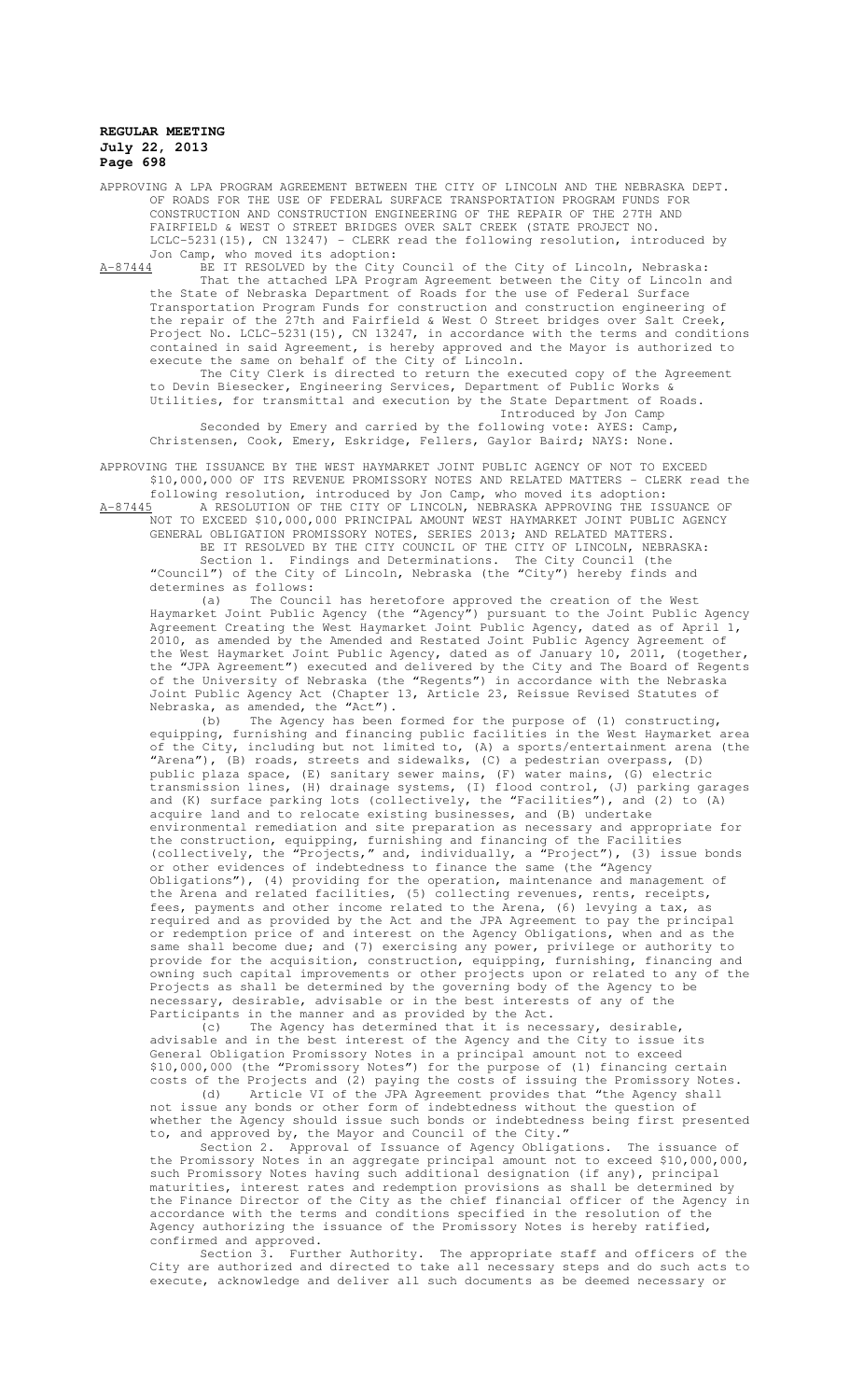desirable in their discretion in order to carry out or comply with the terms and provisions of this Resolution. Section 4. Effective Date. This resolution shall take effect and be in

force from and after its passage and publication according to law. Introduced by Jon Camp

Sedonded by Emery and carried by the following vote: AYES: Camp, Christensen, Cook, Emery, Eskridge, Fellers, Gaylor Baird; NAYS: None.

APPROVING THE UNIT PRICE CONTRACT BETWEEN THE CITY OF LINCOLN AND OMAHA PNEUMATIC EQUIPMENT COMPANY FOR PARTS AND SERVICE FOR QUINCY AIR COMPRESSOR FOR STARTRAN, PURSUANT TO QUOTE NO. 4300, FOR A TWO YEAR TERM WITH THE OPTION TO RENEW FOR ONE ADDITIONAL TWO YEAR TERM - CLERK read the following resolution, introduced by Jon Camp, who moved its adoption:

A-87446 BE IT RESOLVED by the City Council of the City of Lincoln, Nebraska: That the attached Contract Agreement between the City of Lincoln and Omaha Pneumatic Equipment Company, for unit pricing of Parts and Service for Quincy Air Compressor for StarTran, pursuant to Quote No. 4300, for a two-year term with the option to renew for one additional two-year term, upon the terms as set forth in said Contract Agreement, is hereby approved and the Mayor is authorized to execute the same on behalf of the City of Lincoln.

Introduced by Jon Camp Seconded by Fellers and carried by the following vote: AYES: Camp, Christensen, Cook, Emery, Eskridge, Fellers, Gaylor Baird; NAYS: None.

CREATING THE PINNACLE BANK ARENA ADVISORY COMMITTEE CONSISTING OF SEVEN VOLUNTEER APPOINTED MEMBERS - CLERK read the following resolution, introduced by Jon Camp, who moved its adoption:<br>A-87447 BE IT RESOLVED by

BE IT RESOLVED by the City Council of the City of Lincoln, Nebraska:<br>1. There is hereby created the Pinnacle Bank Arena Advisory Comm. 1. There is hereby created the Pinnacle Bank Arena Advisory Committee

("PBAAC") which shall consist of seven members. At the first council meeting in September, 2013, the Mayor shall appoint, with the approval of the City Council, seven electors of the City who shall constitute the PBAAC.

2. Initially, two members appointed shall hold office for a term of two years, two members for a term of three years, and three members for a term of four years.<br> $\frac{3}{1}$ .

No member shall serve more than two consecutive terms.

4. At the expiration of such initial terms, subsequent appointments, excepting appointments to fill vacancies, shall be made at the first council meeting in August for a term of four years.

5. Vacancies on the PBAAC shall be filled by the Mayor by appointment for the unexpired term.<br>6. The PBAAC

The PBAAC shall designate annually from its membership its Chairperson and Vice-Chairperson at its first meeting in September.

7. The PBAAC shall conduct its operations to coincide with the City

of Lincoln's fiscal year which shall commence on September 1 of each year.

8. It shall be the duty of the PBAAC to study and make recommendations to the Mayor with respect to the following matters in connection with Pinnacle Bank Arena:

a) The general management and operation of said arena to insure its successful operation;

b) Review operations contracts and pricing to ensure the

financial goals of the JPA and the City of Lincoln are met;

c) Review the upkeep and maintenance needs for the arena

building and grounds, its furniture, fixtures and equipment; d) Serve as the Pinnacle Bank Arena's public liaison with constituent groups and the City Council as needed;

e) Learn the business model and attend events as needed.

9. The City's Finance Director and a representative of the Mayor's office shall serve as Ex-Officio members of the PBAAC.

10. All members of the PBAAC shall serve without pay and shall have no authority to bind the City of Lincoln, or the West Haymarket Joint Public Agency in any manner. Any member may be removed from the committee by the Mayor and City Council at will.

Introduced by Jon Camp

Seconded by Fellers and carried by the following vote: AYES: Camp, Christensen, Cook, Emery, Eskridge, Fellers, Gaylor Baird; NAYS: None.

REPEALING RESOLUTION NO. A-41236 ADOPTED JUNE 4, 1956, AS AMENDED BY RESOLUTION NO. A-65580, WHICH CREATED THE AUDITORIUM ADVISORY COMMITTEE - CLERK read the following resolution, introduced by Jon Camp, who moved its adoption:

A-87448 WHEREAS, the Auditorium Advisory Committee was created by Resolution No. A 42136, adopted June 4, 1956, as later amended by Resolution No. A-65580, for the purpose of advising the City Council concerning management and operation of Pershing Municipal Auditorium; and

WHEREAS, the City has constructed the Pinnacle Bank Arena, which shall provide a more modern and convenient venue for matters and events that were formerly conducted or performed at Pershing Municipal Auditorium; and

WHEREAS, the City has determined to cease operation of Pershing Municipal Auditorium.

NOW THEREFORE, BE IT RESOLVED by the City Council of the City of Lincoln, Nebraska: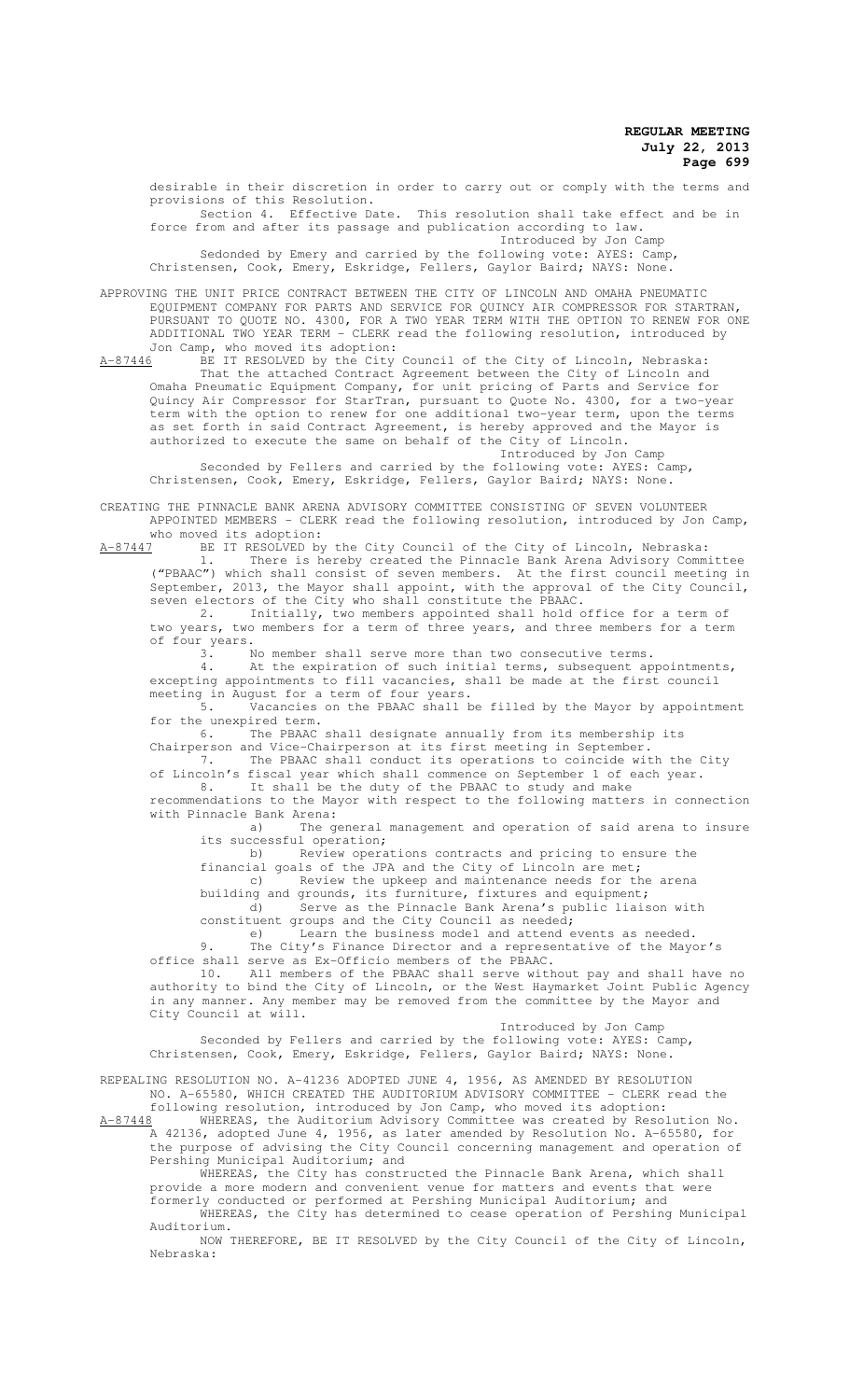That Resolution No. A 42136, as amended by Resolution No. A-65580, is hereby repealed, and the Auditorium Advisory Committee is hereby disbanded. Introduced by Jon Camp Seconded by Fellers and carried by the following vote: AYES: Camp, Christensen, Cook, Emery, Eskridge, Fellers, Gaylor Baird; NAYS: None.

ACCEPTING THE REPORT OF NEW AND PENDING CLAIMS AGAINST THE CITY AND APPROVING DISPOSITION OF CLAIMS SET FORTH FOR THE PERIOD OF JUNE 16 - 30, 2013 - CLERK read the following resolution, introduced by Jon Camp, who moved its adoption:

A-87449 BE IT RESOLVED by the City Council of the City of Lincoln, Nebraska: That the claims listed in the attached report, marked as Exhibit "A", dated July 1, 2013, of various new and pending tort claims filed against the City of Lincoln with the Office of the City Attorney or the Office of the City Clerk, as well as claims which have been disposed of, are hereby received as required by Neb. Rev. Stat. § 13-905 (Reissue 1997). The dispositions of claims by the Office of the City Attorney, as shown by the attached report, are hereby approved:

|                                                                                  | DENIED CLAIMS                                                                                                                                |             | ALLOWED/SETTLED CLAIMS                                                             |             |  |
|----------------------------------------------------------------------------------|----------------------------------------------------------------------------------------------------------------------------------------------|-------------|------------------------------------------------------------------------------------|-------------|--|
|                                                                                  | Amanda K. Feser                                                                                                                              | $S$ and $S$ | 59.50 Christopher Howard                                                           | \$50.000.00 |  |
|                                                                                  | Michael Rohm                                                                                                                                 | 200,000.00  | Allied Insurance a/s/o                                                             |             |  |
|                                                                                  |                                                                                                                                              |             | Larry Miller                                                                       | \$12,672.41 |  |
|                                                                                  | L.E.S. Claims:                                                                                                                               |             | Leona Stevens                                                                      | 2,603.55    |  |
|                                                                                  | Nationwide Insurance a/s/o                                                                                                                   |             | Richard & Susan Busker                                                             | 1,636.64    |  |
|                                                                                  | Tepantla Corp. d/b/a Mazatlan 2,355.31                                                                                                       |             | Terri Maqwire                                                                      | 200.00      |  |
|                                                                                  | Chad Essink                                                                                                                                  | 200.00      | Tim Houlihan                                                                       | 1,761.35    |  |
|                                                                                  | James Hershberger                                                                                                                            | 450.00      | Nationwide Insurance a/s/o                                                         |             |  |
|                                                                                  | Paul T. Moeller                                                                                                                              |             | 1,498.00 Phillip Dake                                                              | 6,314.64    |  |
|                                                                                  | First Plymouth Church                                                                                                                        | 8,206.96    | Thomas Klement Otto                                                                | 1,113.00    |  |
|                                                                                  | Trumbull Services o/b/o General                                                                                                              |             | Farm Bureau a/s/o John Scheer                                                      | 3,140.33    |  |
|                                                                                  | Casualty a/s/o Leah White                                                                                                                    | 2,590.25    | Debra Daharsh o/b/o                                                                |             |  |
|                                                                                  |                                                                                                                                              |             | Garrett A. Daharsh                                                                 | 125,000.00  |  |
|                                                                                  |                                                                                                                                              |             | L.E.S. Claims:                                                                     |             |  |
|                                                                                  |                                                                                                                                              |             | Praxis Consulting o/b/o Homesite                                                   |             |  |
|                                                                                  |                                                                                                                                              |             | Group a/s/o Patrick Campbell                                                       | 479.00      |  |
|                                                                                  |                                                                                                                                              |             | Todd Burklund                                                                      | 500.00      |  |
|                                                                                  |                                                                                                                                              |             | Ken & Arlys Reitan                                                                 | 293.24      |  |
|                                                                                  |                                                                                                                                              |             | Teresa Johnson                                                                     | 32.00       |  |
|                                                                                  |                                                                                                                                              |             | Sheridan Place Condo Association 4,512.77                                          |             |  |
|                                                                                  |                                                                                                                                              |             | Visionscapes                                                                       | 466.00      |  |
|                                                                                  |                                                                                                                                              |             | VerMaas Companies                                                                  | 7,357.78    |  |
|                                                                                  |                                                                                                                                              |             | The City Attorney is hereby directed to mail to the various claimants listed       |             |  |
|                                                                                  |                                                                                                                                              |             | herein a copy of this resolution which shows the final disposition of their claim. |             |  |
|                                                                                  |                                                                                                                                              |             | Introduced by Jon Camp                                                             |             |  |
|                                                                                  |                                                                                                                                              |             |                                                                                    |             |  |
|                                                                                  | Seconded by Fellers and carried by the following vote: AYES: Camp,<br>Christensen, Cook, Emery, Eskridge, Fellers, Gaylor Baird; NAYS: None. |             |                                                                                    |             |  |
|                                                                                  |                                                                                                                                              |             |                                                                                    |             |  |
|                                                                                  |                                                                                                                                              |             |                                                                                    |             |  |
| USE PERMIT 152A - APPLICATION OF VERMAAS LAND CO., LLC TO AMEND THE EXISTING USE |                                                                                                                                              |             |                                                                                    |             |  |
| PERMIT TO ALLOW A REDUCTION IN THE FRONT YARD SETBACK ALONG HIGHWAY 2 FOR        |                                                                                                                                              |             |                                                                                    |             |  |

ADDITIONAL PARKING, ON PROPERTY GENERALLY LOCATED AT SOUTH 13TH STREET AND HIGHWAY 2 - CLERK read the following resolution, introduced by Jon Camp, who moved its adoption:<br>A-87450 WHEREAS. VerM

A-87450 WHEREAS, VerMaas Land Co., LLC has submitted an application in accordance with Section 27.31.100 of the Lincoln Municipal Code designated as Use Permit No. 152A to amend the use permit for Pioneers Pointe Plaza to reduce the front yard setback along Highway 2 for additional parking, on property generally located at South 13th Street and Highway 2, legally described as follows:

All of Outlot A and Lot 1 of Pioneers Pointe Plaza 1st Addition and all of Lots 1-6 and Lot 8 of Pioneers Pointe Plaza Addition, located in the Southeast Quarter of Section 2, Township 9 North, Range 6 East of the 6th P.M., Lincoln, Lancaster County, Nebraska;

WHEREAS, the real property adjacent to the area included within the site plan for this amendment to the use permit for a parking lot will not be adversely affected; and

WHEREAS, said site plan together with the terms and conditions hereinafter set forth are consistent with the intent and purpose of Title 27 of the Lincoln Municipal Code to promote the public health, safety, and general welfare.

NOW, THEREFORE, BE IT RESOLVED by the City Council of the City of Lincoln, Nebraska:

That the application of VerMaas Land Co., LLC, hereinafter referred to as "Permittee", to reduce the front yard setback along Highway 2 for additional parking,be and the same is hereby granted under the provisions of Section 27.64.010(h) of the Lincoln Municipal Code upon condition that construction and operation of said parking area be in substantial compliance with said application, the site plan, and the following additional express terms, conditions, and requirements:

1. This permit approves the reduction of the front yard setback from 20 feet to 6 feet along Highway 2 as shown on the site plan.

2. Before receiving building permits or before a final plat is approved, the Permittee shall cause to be prepared and submitted to the Planning Department a revised and reproducible final plot plan including five copies with all required revisions and documents showing a minimum of 100% screen of a vertical plane from 0 to 3 feet for the parking lot adjacent to Highway

3. Before occupying the parking lot all development and construction must substantially comply with the approved plans.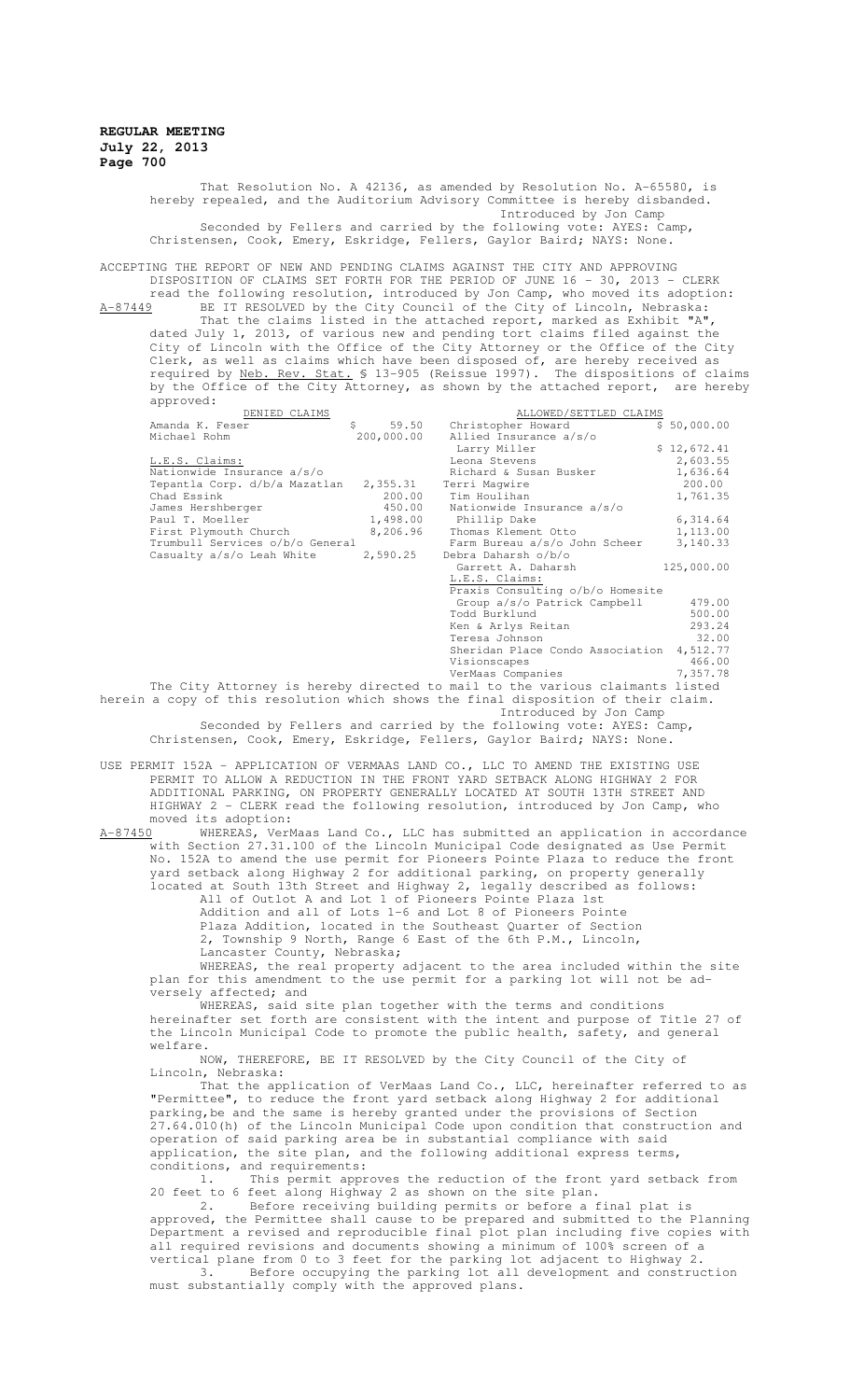All privately-owned improvements, including landscaping are to be permanently maintained by the Permittee or an appropriately established association approved by the City.

5. The physical location of all setbacks and yards, buildings, parking and circulation elements, and similar matters must be in substantial compliance with the location of said items as shown on the approved site plan. 6. The terms, conditions, and requirements of this resolution shall run with the land and be binding on the Permittee, its successors, and assigns. 7. The Permittee shall sign and return the letter of acceptance to<br>the City Clerk. This step should be completed within 60 days following the This step should be completed within 60 days following the approval of the use permit. The City Clerk shall file a copy of the resolution approving the use permit and the letter of acceptance with the Register of Deeds, filing fees therefor to be paid in advance by the Permittee. Building permits will not be issued unless the letter of acceptance has been filed. 8. The site plan as approved with this resolution voids and supersedes all previously approved site plans, however all resolutions approving previous permits remain in force unless specifically amended by this resolution.

Introduced by Jon Camp Seconded by Fellers and carried by the following vote: AYES: Camp, Christensen, Cook, Emery, Eskridge, Fellers, Gaylor Baird; NAYS: None.

- SPECIAL PERMIT 13022 APPEAL OF SCOTT A. TOOL FROM THE PLANNING COMMISSION'S CONDITIONAL APPROVAL TO DEVELOP JOSHUA'S GLEN COMMUNITY UNIT PLAN FOR 90 LOTS WITH A MAXIMUM ALLOWED DENSITY OF 156 DWELLING UNITS, TOGETHER WITH A REQUEST TO WAIVE/MODIFY THE LAND SUBDIVISION AND ZONING CODE REQUIREMENTS TO (1) ADJUST THE MINIMUM AVERAGE LOT WIDTH; (2) ADJUST MINIMUM LOT AREA; AND (3) ADJUST THE FRONT AND REAR SETBACKS, ON PROPERTY GENERALLY LOCATED AT SOUTH 56TH STREET AND SHADOW PINES DRIVE - PRIOR to reading:
- CAMP Moved to Delay Action on Bill No. 13R-156 one week to July 29, 2013. Seconded by Cook and carried by the following vote: AYES: Camp, Christensen, Cook, Emery, Eskridge, Fellers, Gaylor Baird; NAYS: None.

APPROVING THE CITY OF LINCOLN, NEBRASKA STARTRAN TITLE VI REPORT TO THE FEDERAL TRANSIT ADMINISTRATION - PRIOR to reading:

CAMP Moved MTA #1 to Amend Bill No. 13R-157 by accepting the attached Substitute Resolution to replace the previously provided Bill No. 13R-157. Seconded by Fellers and carried by the following vote: AYES: Camp, Christensen, Cook, Emery, Eskridge, Fellers, Gaylor Baird; NAYS: None.

CLERK Read the following resolution, introduced by Jon Camp, who moved its adoption:

A-87451 BE IT RESOLVED by the City Council of the City of Lincoln, Nebraska: That the attached Title VI Report dated July 2013 prepared by Public Works and Utilities - StarTran in response to the Federal Transit Administration requirements set forth in Circular C4072.1B, is hereby accepted and approved. Introduced by Jon Camp Seconded by Fellers and carried by the following vote: AYES: Camp, Christensen, Cook, Emery, Eskridge, Fellers, Gaylor Baird; NAYS: None.

## **ORDINANCE - 3RD READING & RESOLUTIONS - FOR PUBLIC HEARING & ACTION**

APPROVING AN AGREEMENT BETWEEN THE CITY OF LINCOLN AND 1320 P LLC FOR A WALL EASEMENT AT 1320 P STREET IN CONJUNCTION WITH DEVELOPMENT OF CIVIC PLAZA, GRANTING OF A BUILDING RESTRICTION EASEMENT ALONG THE EASTERN BOUNDARY OF THE CIVIC PLAZA, PROVIDING AN OPTION FOR THE DEVELOPMENT AND OPERATION OF A SIDEWALK CAFÉ IN THE SOUTHEASTERN AREA OF THE CIVIC PLAZA. (RELATED ITEMS: 13-75, 13R-139) (7/1/13- Public Hearing cont'd with Action on 7/22/13)- CLERK Read an ordinance, introduced by Trent Fellers, accepting and approving the Agreements between the City of Lincoln and 1320 P LLC for a wall easement at 1320 P Street in conjunction with development of Civic Plaza, granting of a building restriction easement along the eastern boundary of Civic Plaza, and providing an option for the development and operations of a sidewalk café in the southeastern area of Civic Plaza and authorizing the Mayor to sign such Agreement and related documents on behalf of the City, the third time.<br>FELLERS Moved to pass the ordinance as read

Moved to pass the ordinance as read.

Seconded by Emery and carried by the following vote: AYES: Camp, Christensen, Cook, Emery, Eskridge, Fellers, Gaylor Baird; NAYS: None. The ordinance, being numbered **#19894**, is recorded in Ordinance Book #28, Page .

APPROVING THE APPROPRIATION OF \$100,000 OF PREVIOUSLY-APPROPRIATED KENO FUNDS TO THE CIVIC PLAZA CAPITAL IMPROVEMENT PROJECT FOR COSTS ASSOCIATED WITH THE DEVELOPMENT OF THE AREA LOCATED AT 1320 P STREET. - CLERK read the following

resolution, introduced by Jon Camp, who moved its adoption:<br>2 A Resolution (1) amending the first year (2012-2013) of the Fiscal Year A-87452 A Resolution (1) amending the first year (2012-2013) of the Fiscal Year 2012/2013 - 2017/2018 Six Year Capital Improvement Program (adopted by and attached to Resolution No. A-86975 as Schedule 5 to establish development of the Civic Plaza (an approved project in the Lincoln Center Redevelopment Plan to install a public assembly space and amenities at 13th and P Streets) as a capital improvement project within the adopted Capital Improvement Program; and transferring and establishing appropriations for said capital improvement project.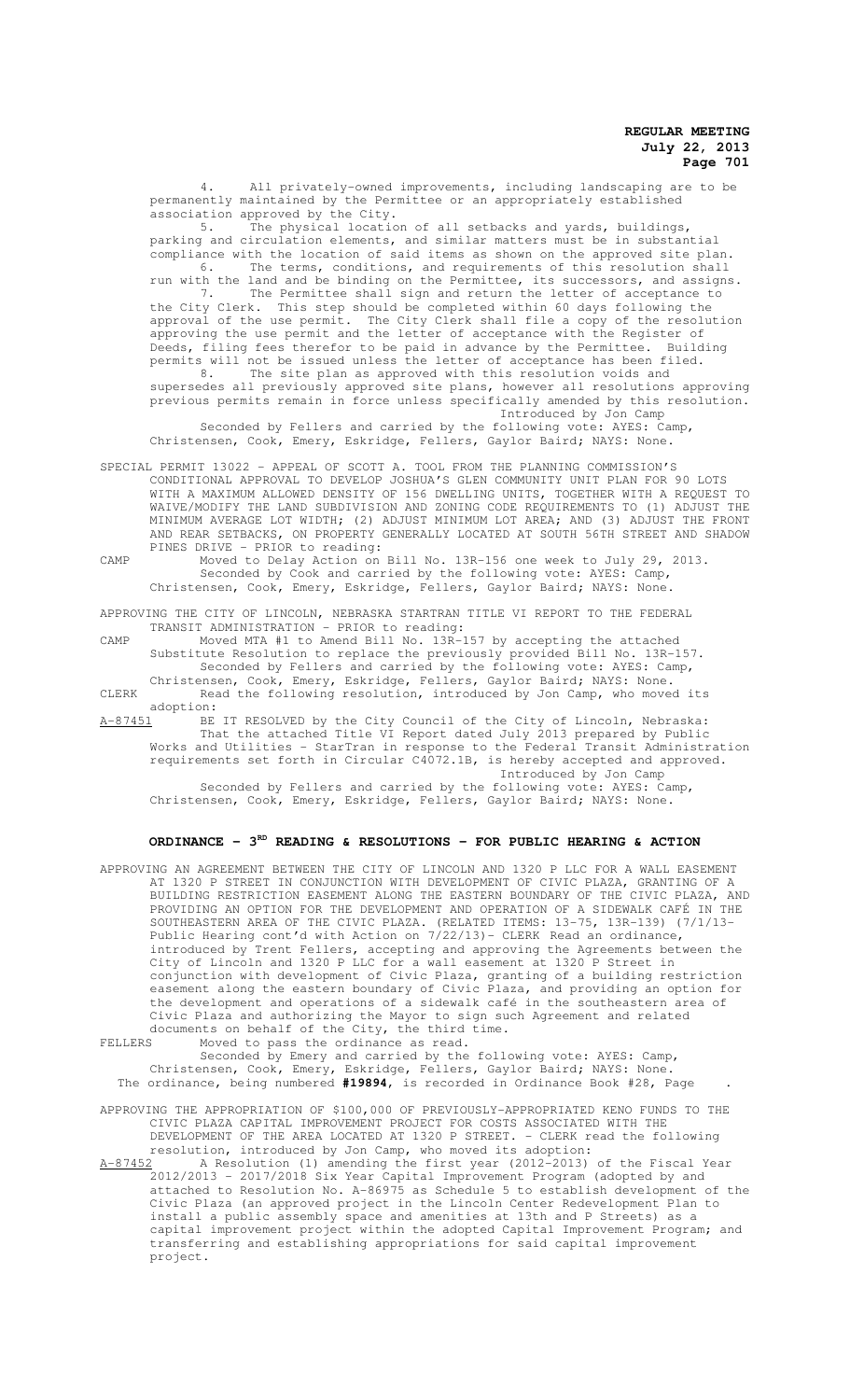NOW, THEREFORE, BE IT RESOLVED by the City Council of the City of Lincoln, Nebraska:

That the implementation of the Lincoln Center Redevelopment Plan, 12th Street Revitalization Area Project, Phase I - 11th/13th Street Core Area Sub-Project, to install a public assembly area and amenities ("Civic Plaza") within the Project Area, is hereby established and added to the Urban Development Department's list of capital improvement projects in the first year (2012-2013) of the Fiscal Year 2012/2013 - 2017/2018 Six Year Capital Improvement Program (adopted by and attached to Resolution No. A-86975 as Schedule  $5.$ <br>2.

That the City Council hereby appropriates and directs the Finance Director to make the necessary adjustments to the annual budget which transfers Keno Fund appropriations in the amount of \$51,334.00 from 09250.5621 (Keno/Parks/Misc. Contr.) and \$35,000.00 from 09250.9220 (Keno/Parks/Operating Transfer Out) to project 413332.6138 (Civic Plaza/Park Improvements). This also increases appropriations in 09250.9237 (Keno/Parks/CIP Transfer) to transfer the cash to the project. These funds have accumulated from utilizing other funding sources for contractual fund raising. In addition, \$13,666.00 of Parks Department collected, but unappropriated Keno Revenues are appropriated to project 413332.6138 (Civic Plaza/Park Improvements). This also increases appropriations in 09250.9237 (Keno/Parks/CIP Transfer) to transfer the cash to the project.

Introduced by Jon Camp Seconded by Emery and carried by the following vote: AYES: Camp, Christensen, Cook, Emery, Eskridge, Fellers, Gaylor Baird; NAYS: None.

# ORDINANCE - 3<sup>RD</sup> READING & RELATED RESOLUTIONS (as required)

AMENDING THE PAY SCHEDULE FOR A CERTAIN EMPLOYEE GROUP WHOSE CLASSIFICATIONS ARE<br>ASSIGNED TO THE PAY RANGE WHICH IS PREFIXED BY THE LETTER "A" BY CHANGING THE ASSIGNED TO THE PAY RANGE WHICH IS PREFIXED BY THE LETTER "A" TITLE AND PAY RANGE OF THE CLASSIFICATION "LABOR SUPERVISOR II" TO "DISTRICT SUPERVISOR." - CLERK read an ordinance, introduced by Leirion Gaylor Baird, amending Section 1 of Ordinance No. 19601 passed August 15, 2011, relating to the pay schedules of employees whose classifications are assigned to the pay range which is prefixed by the letter  $n_A$ , by amending Classification Code 5011 to create a new job classification "District Supervisor" by renaming the current Class Title "Labor Supervisor II" as "District Supervisor," revising the specifications for said classification as set forth on Attachment A, attached hereto, and amending the pay range of said classification from (A09) to (A12), the third time.

GAYLOR BAIRD Moved to pass the ordinance as read.

Seconded by Fellers and carried by the following vote: AYES: Camp, Christensen, Cook, Emery, Eskridge, Fellers, Gaylor Baird; NAYS: None.

The ordinance, being numbered **#19895**, is recorded in Ordinance Book #28, Page .

# **ORDINANCES - 1ST READING & RELATED RESOLUTIONS (as required)**

- STREET NAME CHANGE 13006 RENAMING A PORTION OF HILLTOP ROAD AS "NORTH HILL ROAD" LOCATED BETWEEN NORTH HILL ROAD AND FOLKWAYS BOULEVARD, GENERALLY LOCATED AT NORTH 27TH STREET AND FOLKWAYS BOULEVARD - CLERK read an ordinance, introduced by Roy Christensen, changing the name of a portion of Hilltop Road located between North Hill Road and Folkways Boulevard, generally located at North  $27^{\rm th}$ Street and Folkways Boulevard, to North Hill Road, as recommended by the Street Name Committee, the first time.
- CHANGE OF ZONE 13013 APPLICATION OF ARMSTRONG PROPERTIES FOR A CHANGE OF ZONE FROM H-2 HIGHWAY BUSINESS DISTRICT TO B-3 COMMERCIAL DISTRICT, ON PROPERTY GENERALLY LOCATED AT 366 NORTH 48TH STREET - CLERK read an ordinance, introduced by Roy Christensen, amending the Lincoln Zoning District Maps adopted by reference and made a part of Title 27 of the Lincoln Municipal Code pursuant to Section 27.05.020 of the Lincoln Municipal Code, by changing the boundaries of the districts established and shown thereon, the first time.

#### **RESOLUTIONS - 1ST READING - ADVANCE NOTICE**

- APPROVING AMENDMENT NO. 2 TO THE HOME VISITING SERVICES CONTRACT BETWEEN THE CITY OF LINCOLN, ON BEHALF OF THE LINCOLN-LANCASTER COUNTY HEALTH DEPARTMENT, AND THE NERLTH NEALTH OF HEALTH AND HUMAN SERVICES, DIVISION OF PUBLIC HEALTH NEBRASKA DEPARTMENT OF HEALTH AND HUMAN SERVICES, DIVISION OF PUBLIC LIFESPAN HEALTH SERVICES UNIT FOR NEBRASKA MATERNAL INFANT EARLY CHILDHOOD HOME VISITING, TO EXTEND THE TERM BY AN ADDITIONAL FOUR MONTH PERIOD AND TO INCREASE THE FUNDING OF THE PROGRAM FOR THE EXTENDED TERM.
- APPROVING THE NEBRASKA PUBLIC HEALTH LABORATORY AGREEMENT FOR LABORATORY SERVICES BETWEEN THE CITY OF LINCOLN, ON BEHALF OF THE LINCOLN-LANCASTER COUNTY HEALTH DEPARTMENT, AND THE BOARD OF REGENTS OF THE UNIVERSITY OF NEBRASKA, ON BEHALF OF THE UNIVERSITY OF NEBRASKA MEDICAL CENTER COLLEGE OF MEDICINE, D/B/A NEBRASKA PUBLIC HEALTH LABORATORY FOR LABORATORY TESTING SERVICES FOR A TERM OF JULY 1, 2013 THROUGH JUNE 30, 2015.